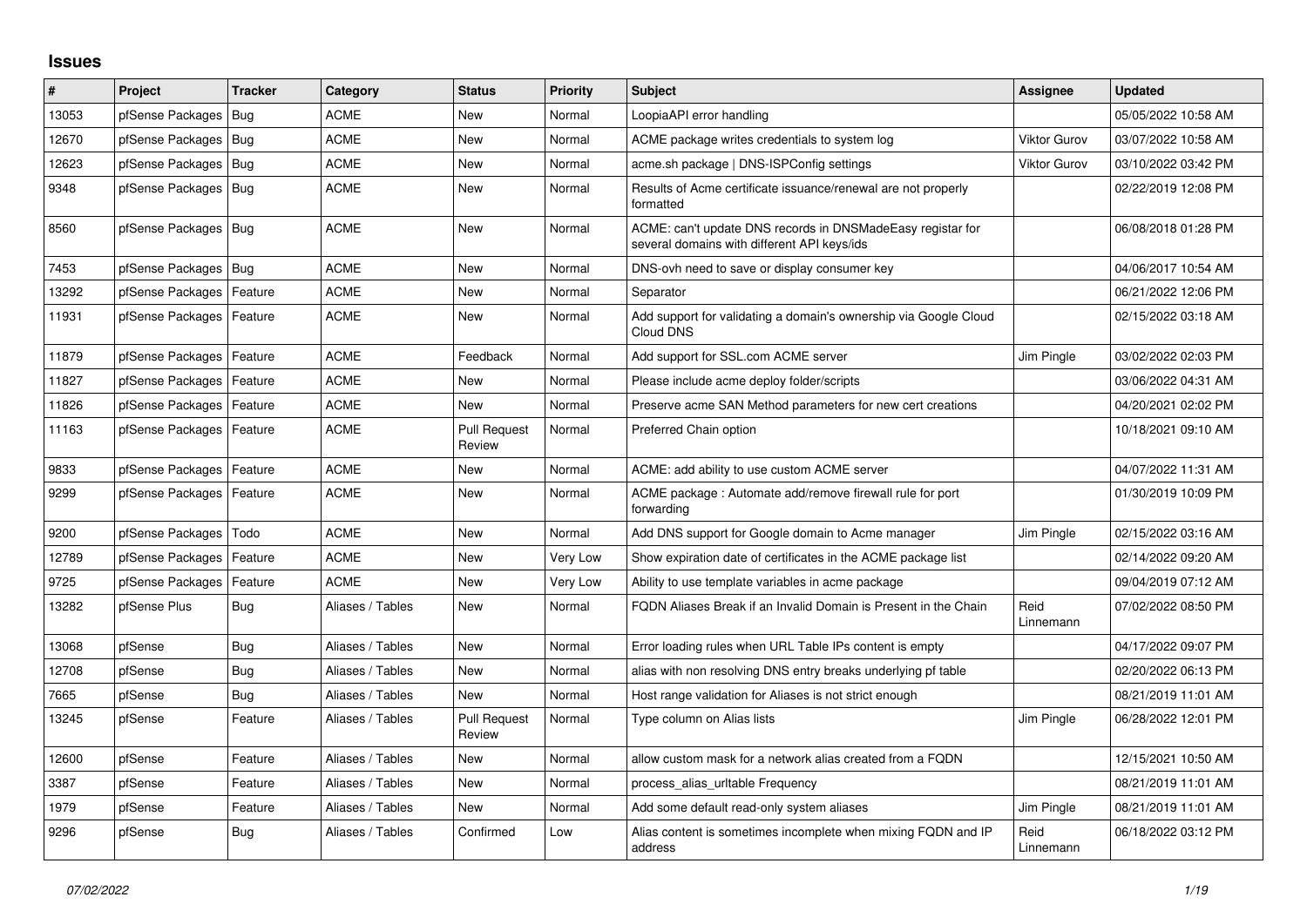| #     | Project                | <b>Tracker</b> | Category         | <b>Status</b>                 | Priority        | <b>Subject</b>                                                                                                | Assignee              | <b>Updated</b>      |
|-------|------------------------|----------------|------------------|-------------------------------|-----------------|---------------------------------------------------------------------------------------------------------------|-----------------------|---------------------|
| 12564 | pfSense                | Feature        | Aliases / Tables | New                           | Low             | add column to show that an Alias is in use by or not                                                          |                       | 12/04/2021 07:25 PM |
| 10918 | pfSense                | Feature        | Aliases / Tables | <b>New</b>                    | Low             | IP Aliases de-duplication                                                                                     |                       | 12/13/2020 11:37 PM |
| 4195  | pfSense                | Feature        | Aliases / Tables | New                           | Low             | Aliases: sections                                                                                             |                       | 08/21/2019 11:01 AM |
| 10290 | pfSense                | Feature        | Aliases / Tables | <b>New</b>                    | <b>Very Low</b> | Firewall Aliases Add button on top of list                                                                    |                       | 07/10/2021 01:03 PM |
| 5735  | pfSense                | Feature        | Aliases / Tables | <b>New</b>                    | Very Low        | Automaticaly add DHCP leases to alias list or make it readable in<br>selected fields                          |                       | 08/21/2019 11:01 AM |
| 11898 | pfSense Packages       | Bug            | apcupsd          | <b>New</b>                    | Normal          | PHP error from apcupsd dashboard widget                                                                       |                       | 05/07/2021 09:12 AM |
| 11375 | pfSense Packages       | Bug            | apcupsd          | New                           | Normal          | UPS Type <blank> for USB APC</blank>                                                                          |                       | 02/26/2021 11:10 AM |
| 10845 | pfSense Packages   Bug |                | apcupsd          | New                           | Normal          | apcupsd doesn't stop when not enabled                                                                         |                       | 08/24/2020 10:16 AM |
| 12101 | pfSense Packages   Bug |                | arpwatch         | Assigned                      | Normal          | ArpWatch Suppression Mac for "flip-flop" not suppressing                                                      | <b>Viktor Gurov</b>   | 10/09/2021 07:19 PM |
| 12812 | pfSense Packages       | Feature        | arpwatch         | New                           | Normal          | Would it be helpful if the FreeBSD net-mgmt/arpwatch port had an<br>option to use mail/dma for mail delivery? |                       | 02/16/2022 06:09 PM |
| 8454  | pfSense Packages   Bug |                | arpwatch         | <b>New</b>                    | Very Low        | Arpwatch package break email notifications from other sources                                                 |                       | 06/23/2022 07:49 PM |
| 13093 | pfSense                | Bug            | Authentication   | In Progress                   | Normal          | LDAP authentication fails with extended query and RFC2307 group<br>lookups enabled                            | Chris Linstruth       | 06/28/2022 06:09 PM |
| 12726 | pfSense                | <b>Bug</b>     | Authentication   | New                           | Normal          | LDAP select container button auto populate                                                                    |                       | 01/25/2022 01:48 PM |
| 12715 | pfSense                | Bug            | Authentication   | <b>New</b>                    | Normal          | Long system startup time when LDAP is configured and unavailable<br>during startup.                           | Christian<br>McDonald | 01/24/2022 05:50 AM |
| 12519 | pfSense                | <b>Bug</b>     | Authentication   | <b>New</b>                    | Normal          | Fail authentication using special character in password via the LDAP<br>connector                             |                       | 11/12/2021 07:39 AM |
| 12283 | pfSense                | Bug            | Authentication   | New                           | Normal          | LDAP/RADIUS authentication servers configuration does not allow<br>source IP address to be specified          |                       | 08/20/2021 01:15 AM |
| 12225 | pfSense                | Bug            | Authentication   | <b>Pull Request</b><br>Review | Normal          | Group membership field is not needed for remote groups                                                        | <b>Viktor Gurov</b>   | 06/28/2022 12:01 PM |
| 12095 | pfSense                | <b>Bug</b>     | Authentication   | <b>New</b>                    | Normal          | Memory leak in pcscd                                                                                          |                       | 06/01/2022 01:01 PM |
| 11626 | pfSense Plus           | Bug            | Authentication   | New                           | Normal          | Google LDAP connection failed due to lack of SNI for TLS 1.3                                                  | Luiz Souza            | 06/27/2022 07:23 AM |
| 10765 | pfSense                | <b>Bug</b>     | Authentication   | New                           | Normal          | Ampersands in Idap_extended_query are escaped twice                                                           |                       | 09/02/2020 07:55 AM |
| 8087  | pfSense                | Bug            | Authentication   | New                           | Normal          | Provide Calling-Station-ID to RADIUS backed VPN connections                                                   |                       | 06/06/2020 05:36 AM |
| 5652  | pfSense                | Bug            | Authentication   | New                           | Normal          | Radius IETF Class Group Assignment - Incorrect Standard                                                       |                       | 08/13/2019 01:39 PM |
| 13260 | pfSense                | Feature        | Authentication   | New                           | Normal          | Add support for OpenVPN static-challenge                                                                      |                       | 06/09/2022 02:04 PM |
| 12546 | pfSense Plus           | Feature        | Authentication   | New                           | Normal          | Add 2FA Support to pfSense Plus Local Database Authentication                                                 |                       | 06/25/2022 05:30 PM |
| 12458 | pfSense                | Feature        | Authentication   | <b>New</b>                    | Normal          | Use "unixHomeDirectory" instead of "homeDirectory" when LDAP<br>authentication server is Active Directory     |                       | 10/15/2021 08:18 AM |
| 12091 | pfSense                | Feature        | Authentication   | <b>New</b>                    | Normal          | RFE: Add support for sssd authentication                                                                      |                       | 12/10/2021 04:55 PM |
| 11920 | pfSense Plus           | Feature        | Authentication   | New                           | Normal          | SAML Authentication for pfSense (VPN and webConfigurator)                                                     |                       | 05/14/2021 12:56 AM |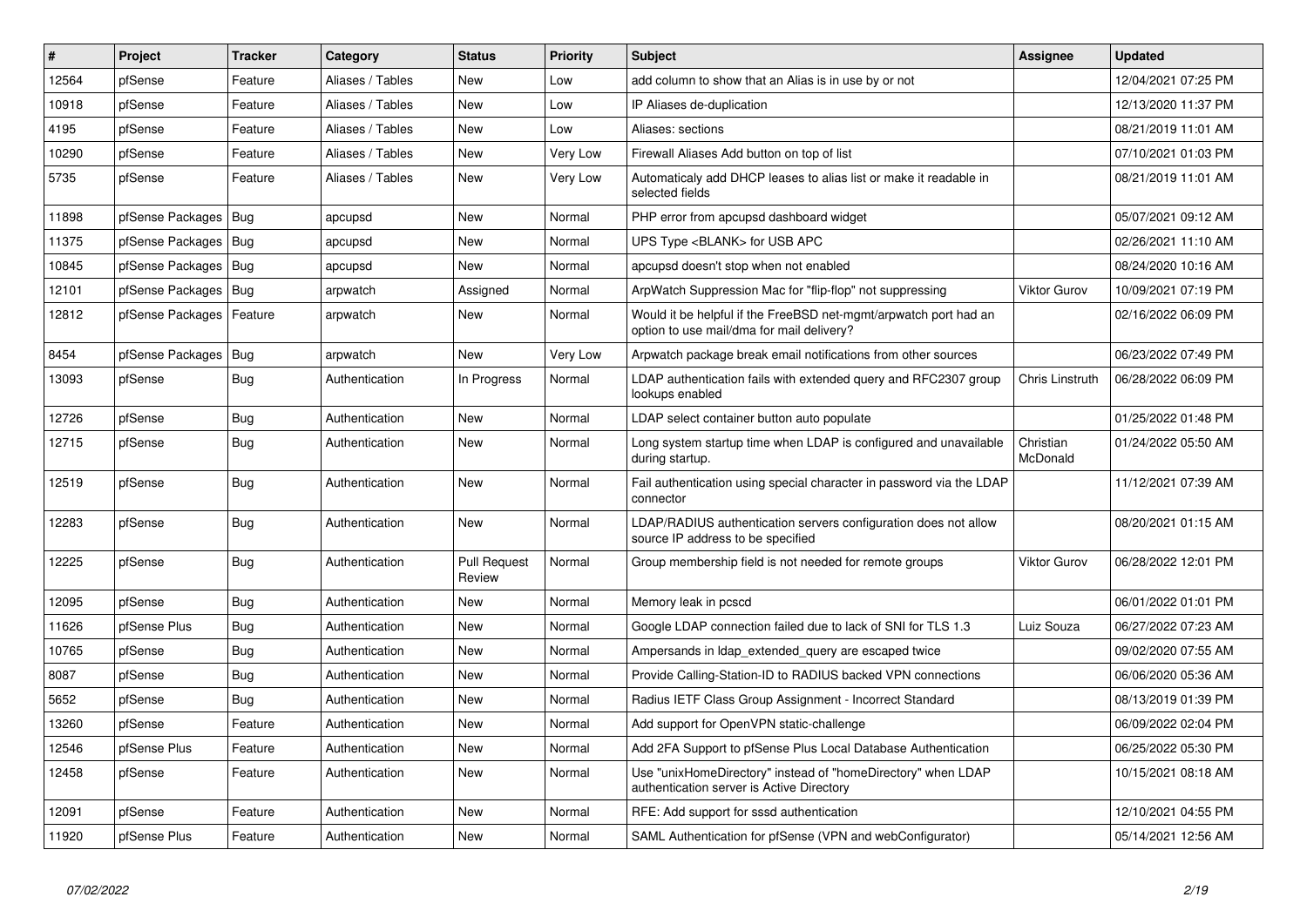| #     | Project                | <b>Tracker</b> | Category         | <b>Status</b> | <b>Priority</b> | <b>Subject</b>                                                                                                                      | <b>Assignee</b> | <b>Updated</b>      |
|-------|------------------------|----------------|------------------|---------------|-----------------|-------------------------------------------------------------------------------------------------------------------------------------|-----------------|---------------------|
| 10843 | pfSense                | Feature        | Authentication   | New           | Normal          | Allow user manager settings to specify multiple authentication<br>servers                                                           |                 | 01/13/2022 07:22 AM |
| 9937  | pfSense                | Feature        | Authentication   | New           | Normal          | OpenVPN Login User Privilege                                                                                                        |                 | 11/29/2019 08:46 AM |
| 9288  | pfSense                | Feature        | Authentication   | New           | Normal          | SSHGuard add pfSense signature in standard                                                                                          |                 | 08/14/2019 01:19 PM |
| 9222  | pfSense                | Feature        | Authentication   | New           | Normal          | Add sshguard log when release an IP                                                                                                 |                 | 08/14/2019 01:00 PM |
| 9165  | pfSense                | Feature        | Authentication   | New           | Normal          | only IPs can be added to sshguard whitelist                                                                                         |                 | 04/21/2022 12:39 PM |
| 6742  | pfSense                | Feature        | Authentication   | New           | Normal          | OAuth2 authentication for OpenVPN (and for FreeRadius)                                                                              | Jim Thompson    | 10/19/2020 09:19 AM |
| 5825  | pfSense                | Feature        | Authentication   | New           | Normal          | Allow EAP-RADIUS for authentication servers                                                                                         |                 | 08/21/2019 10:32 AM |
| 4242  | pfSense                | Feature        | Authentication   | New           | Normal          | Two Factor or OTP Authentication for Admin Interface                                                                                |                 | 01/04/2022 12:07 PM |
| 4098  | pfSense                | Feature        | Authentication   | New           | Normal          | Add option to force a password change on login                                                                                      |                 | 08/21/2019 10:31 AM |
| 10352 | pfSense                | <b>Bug</b>     | Authentication   | New           | Very Low        | RADIUS authentication fails with MSCHAPv1 or MSCHAPv2 when<br>passwords contain international characters                            |                 | 06/20/2022 04:04 PM |
| 12863 | pfSense                | Feature        | Authentication   | New           | Very Low        | dynamically tune sha512crypt rounds                                                                                                 | Jim Pingle      | 03/19/2022 12:53 PM |
| 8775  | pfSense                | Feature        | Authentication   | New           | Very Low        | Use SRV record for LDAP Authentication                                                                                              |                 | 05/06/2020 07:49 AM |
| 8694  | pfSense                | Feature        | Authentication   | New           | Very Low        | Client CA Auth for PFSense WebGui                                                                                                   |                 | 08/21/2019 09:25 AM |
| 11266 | pfSense Packages       | Feature        | AutoConfigBackup | New           | Very Low        | Give an option to list restore point in "reverse" order/latest at the top.                                                          |                 | 01/19/2021 06:58 PM |
| 12767 | pfSense Packages   Bug |                | Avahi            | New           | Normal          | `Package radavahi-daemon does does not exist in current pfSense<br>version and it has been removed" message on pfSense 2.7 restore  |                 | 02/07/2022 11:28 AM |
| 12329 | pfSense Packages       | Feature        | Avahi            | New           | Normal          | Add optional floating firewall rules for IPv4 and IPv6                                                                              |                 | 02/09/2022 04:43 PM |
| 9497  | pfSense Packages   Bug |                | AWS VPC          | New           | Normal          | AWS VPN Wizard: WebGUI times out.                                                                                                   |                 | 11/13/2019 10:07 AM |
| 9495  | pfSense Packages       | Bug            | AWS VPC          | New           | Normal          | AWS VPC VPN wizard produces incorrect config (SHA256 should<br>be SHA1)                                                             |                 | 08/19/2019 02:45 PM |
| 13039 | pfSense Packages       | Feature        | AWS VPC          | New           | Normal          | Handle transit gateway VPNs in the AWS VPN wizard                                                                                   |                 | 04/11/2022 07:31 AM |
| 11098 | pfSense Packages   Bug |                | Backup           | Feedback      | Normal          | Backup Files and Directories plugin crashes firewall if /root specified<br>as backup location                                       | Viktor Gurov    | 07/02/2022 08:41 PM |
| 10900 | pfSense Packages   Bug |                | Backup           | Feedback      | Normal          | /packages/backup/backup.php?a=download&t=backup HTTP 504,<br>or Sends PHP Error Message as ASCII/Text file Named<br>pfsense.bak.tqz |                 | 04/05/2022 01:51 AM |
| 13132 | pfSense                | Bug            | Backup / Restore | <b>New</b>    | Normal          | Two SSHDATA Sections in Restored Config Breaks Unit                                                                                 | Jim Pingle      | 06/29/2022 07:53 AM |
| 12774 | pfSense                | <b>Bug</b>     | Backup / Restore | New           | Normal          | Picture widget image is not saved in backup                                                                                         |                 | 04/04/2022 04:48 AM |
| 12249 | pfSense                | <b>Bug</b>     | Backup / Restore | New           | Normal          | HAProxy causing failed ACB backups                                                                                                  |                 | 11/15/2021 11:58 PM |
| 11110 | pfSense                | <b>Bug</b>     | Backup / Restore | New           | Normal          | Backup file should be checked before restoring a specific area                                                                      |                 | 12/05/2020 02:50 PM |
| 8076  | pfSense                | <b>Bug</b>     | Backup / Restore | New           | Normal          | User can easily apply an unusable interface configuration after<br>restore                                                          |                 | 08/14/2019 10:52 AM |
| 7757  | pfSense                | Bug            | Backup / Restore | New           | Normal          | Auto Config Backup fails to upload unless Default Gateway is up                                                                     |                 | 08/16/2019 12:47 PM |
| 12553 | pfSense                | Feature        | Backup / Restore | New           | Normal          | Auto Config Backup: Allow selecting multiple backups for deletion                                                                   |                 | 02/22/2022 04:27 AM |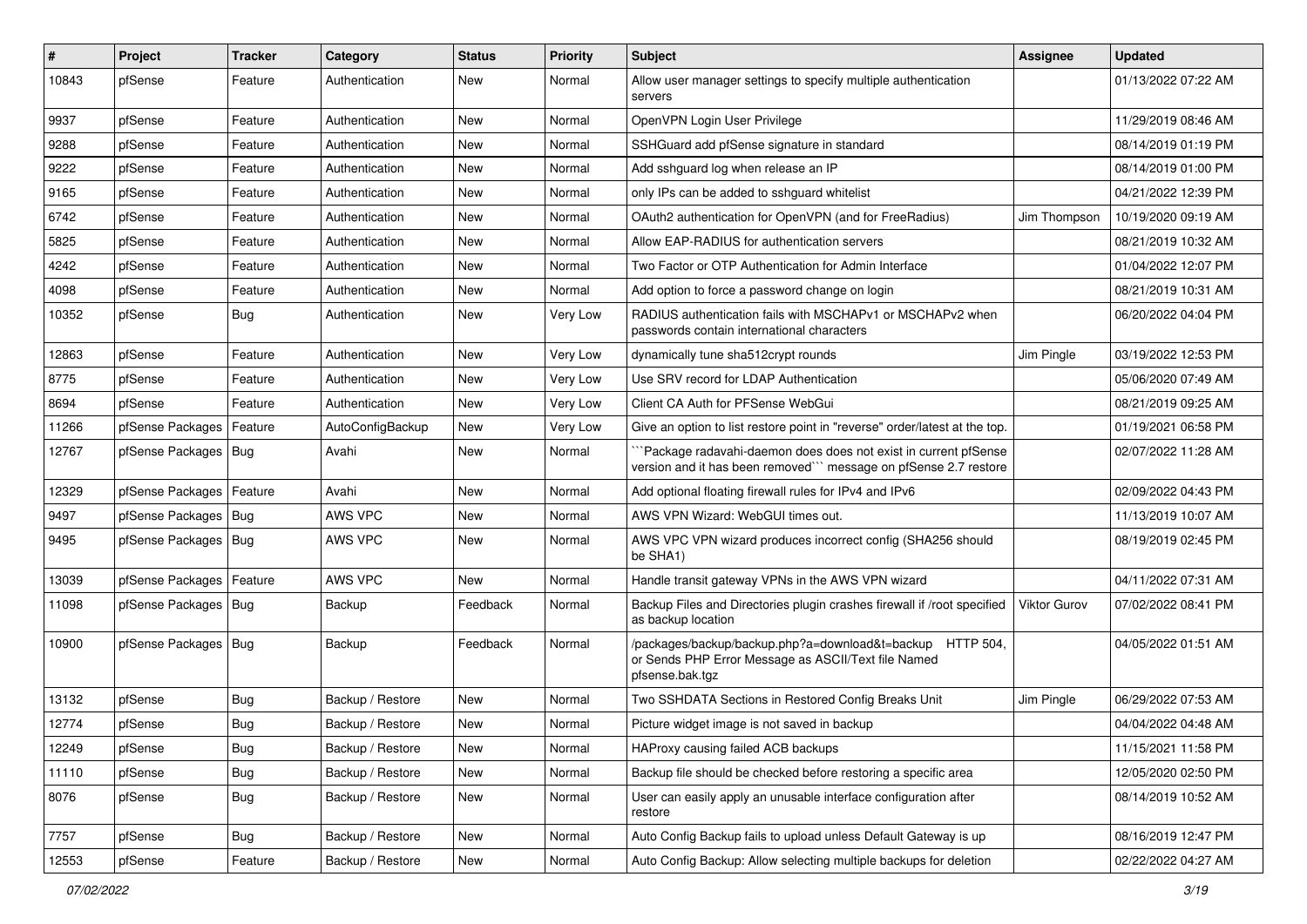| $\vert$ # | Project                       | <b>Tracker</b> | Category         | <b>Status</b> | <b>Priority</b> | <b>Subject</b>                                                                                           | <b>Assignee</b>       | <b>Updated</b>      |
|-----------|-------------------------------|----------------|------------------|---------------|-----------------|----------------------------------------------------------------------------------------------------------|-----------------------|---------------------|
| 9775      | pfSense                       | Feature        | Backup / Restore | New           | Normal          | AutoConfigBackup - Rolling per day/hour cap on changes, retention<br>policy                              |                       | 09/20/2019 09:19 AM |
| 4681      | pfSense                       | Feature        | Backup / Restore | New           | Normal          | AutoConfigBackup make a way to easily download a saved backup                                            |                       | 08/16/2019 12:46 PM |
| 3697      | pfSense                       | Feature        | Backup / Restore | New           | Normal          | New backup/restore area: Certificates                                                                    |                       | 03/11/2017 11:30 AM |
| 3696      | pfSense                       | Feature        | Backup / Restore | New           | Normal          | Multiple items backup/restore                                                                            |                       | 06/06/2014 02:33 PM |
| 1367      | pfSense                       | Feature        | Backup / Restore | New           | Normal          | Input validation on partial config restores                                                              |                       | 03/21/2011 01:16 AM |
| 286       | pfSense                       | Feature        | Backup / Restore | New           | Normal          | Backup/restore users individually                                                                        |                       | 01/09/2021 03:48 PM |
| 13205     | pfSense Docs                  | New Content    | Backup / Restore | Feedback      | Normal          | <b>ZFS Boot Environment documentation</b>                                                                | Christian<br>McDonald | 05/31/2022 10:55 AM |
| 13289     | pfSense                       | <b>Bug</b>     | Backup / Restore | New           | Low             | Attempting to restore a 0 byte "config.xml" prints an error that the<br>file cannot be read              |                       | 06/28/2022 12:01 PM |
| 7688      | pfSense                       | Feature        | Backup / Restore | New           | Low             | AutoConfigBackup - Info Icon - username only                                                             |                       | 10/22/2017 10:46 AM |
| 6608      | pfSense                       | Feature        | Backup / Restore | New           | Low             | backup and restore dhcp                                                                                  |                       | 07/13/2016 04:09 PM |
| 1738      | pfSense                       | <b>Bug</b>     | Backup / Restore | New           | Very Low        | Restore fails when username in backup is not matching                                                    |                       | 12/11/2021 07:51 PM |
| 11563     | pfSense Packages              | Bug            | <b>BIND</b>      | New           | High            | BIND GUI writes TXT records > 255 characters                                                             |                       | 02/27/2021 07:11 AM |
| 10760     | pfSense Packages              | Bug            | <b>BIND</b>      | <b>New</b>    | High            | pfSense BIND 9.14.12 server terminates due to assertion failure                                          |                       | 07/11/2020 04:53 PM |
| 13114     | pfSense Packages              | Bug            | <b>BIND</b>      | Feedback      | Normal          | BIND calls rndc in rc stop when named is not running                                                     | <b>Stuart Wyatt</b>   | 05/04/2022 12:41 PM |
| 12869     | pfSense Packages              | <b>Bug</b>     | <b>BIND</b>      | Feedback      | Normal          | Bind DNS Package AAAA filtering Broken on new ZFS Installs                                               | <b>Viktor Gurov</b>   | 03/09/2022 12:38 PM |
| 10693     | pfSense Packages              | Bug            | <b>BIND</b>      | New           | Normal          | pfSense Bind Zone Editor UI does not update zone serial number<br>when a change is made                  |                       | 09/01/2021 12:51 AM |
| 10445     | pfSense Packages              | Bug            | <b>BIND</b>      | Feedback      | Normal          | BIND crashed when added RPZ. rpz is not a master or slave zone.                                          |                       | 04/21/2022 12:40 PM |
| 10330     | pfSense Packages              | Bug            | <b>BIND</b>      | Feedback      | Normal          | BIND zone configuration displays wrong DS resource record with<br>inline DNSSEC signing enabled          |                       | 04/21/2022 12:40 PM |
| 8197      | pfSense Packages   Bug        |                | <b>BIND</b>      | New           | Normal          | BIND UI fails to properly update zone with inline DNSSEC signing<br>enabled                              |                       | 02/18/2019 05:23 PM |
| 13002     | pfSense Packages   Regression |                | <b>BIND</b>      | Feedback      | Normal          | BIND 9.16_13 could not find existing DNSSEC keys at<br>/cf/named/etc/namedb/keys due to directory change | Viktor Gurov          | 03/31/2022 12:14 PM |
| 11634     | pfSense Packages              | Regression     | <b>BIND</b>      | New           | Normal          | bind hangs when pfsense is reconnecting as an openvpn client to a<br>TUN openvpn server                  |                       | 03/14/2021 07:23 AM |
| 9916      | pfSense Packages   Feature    |                | <b>BIND</b>      | Feedback      | Normal          | Check allow-transfer in custom option when the zone is slave                                             |                       | 04/21/2022 12:40 PM |
| 8199      | pfSense Packages   Feature    |                | <b>BIND</b>      | New           | Normal          | Support reordering and/or sort alphabetically across BIND package                                        |                       | 12/12/2017 02:05 AM |
| 8146      | pfSense Packages              | Feature        | <b>BIND</b>      | New           | Normal          | Zone Domain Records more powerfull for BIND Zones                                                        |                       | 08/13/2019 09:39 AM |
| 11343     | pfSense Packages   Bug        |                | <b>BIND</b>      | Feedback      | Low             | Invalid link to pfSense-pkg-bind changelog                                                               | Viktor Gurov          | 04/05/2022 08:12 AM |
| 11074     | pfSense Packages   Bug        |                | <b>BIND</b>      | New           | Low             | bind Zone Settings Zones, Save button opens "Confirmation<br>required to save changes"                   |                       | 11/16/2020 11:08 AM |
| 4472      | pfSense                       | Feature        | Build / Release  | New           | Normal          | Cryptographically sign every (sub-)release                                                               |                       | 08/13/2019 12:53 PM |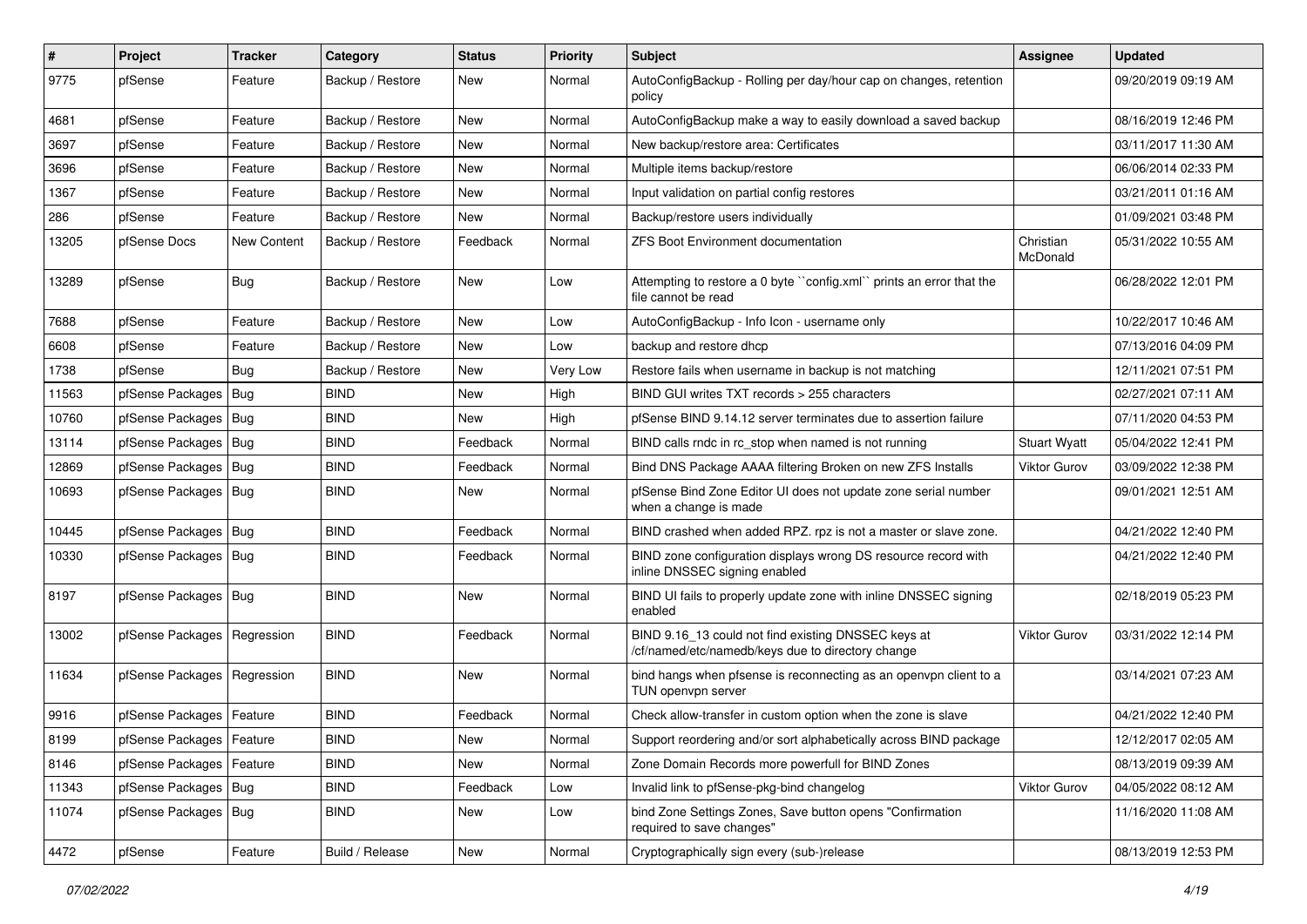| #     | Project      | <b>Tracker</b> | Category              | <b>Status</b> | <b>Priority</b> | Subject                                                                                               | Assignee          | <b>Updated</b>      |
|-------|--------------|----------------|-----------------------|---------------|-----------------|-------------------------------------------------------------------------------------------------------|-------------------|---------------------|
| 12782 | pfSense      | Todo           | Build / Release       | New           | Normal          | Disable compatibility flag                                                                            | <b>Brad Davis</b> | 06/28/2022 12:01 PM |
| 13323 | pfSense      | <b>Bug</b>     | <b>Captive Portal</b> | New           | Normal          | Captive Portal breaks policy based routing for mac address<br>bypassed clients after upgrade to 22.05 | Kristof Provost   | 06/30/2022 09:46 AM |
| 13226 | pfSense      | <b>Bug</b>     | Captive Portal        | Confirmed     | Normal          | Captive Portal doesn't disconnect established OpenVPN link                                            | Reid<br>Linnemann | 05/30/2022 10:38 AM |
| 13215 | pfSense      | <b>Bug</b>     | Captive Portal        | Assigned      | Normal          | Allowed MAC/IP/Hostname traffic counts for authorized users                                           | Reid<br>Linnemann | 05/31/2022 05:31 PM |
| 12730 | pfSense      | Bug            | Captive Portal        | <b>New</b>    | Normal          | RADIUS accounting does not work if WAN is down                                                        |                   | 01/26/2022 05:13 AM |
| 12648 | pfSense      | <b>Bug</b>     | Captive Portal        | New           | Normal          | Undocumented variables 'listenporthttp' and 'listenporthttps'                                         |                   | 12/28/2021 10:44 AM |
| 12467 | pfSense      | <b>Bug</b>     | Captive Portal        | New           | Normal          | CP error on client disconnect after reboot                                                            |                   | 10/17/2021 05:35 AM |
| 12357 | pfSense      | <b>Bug</b>     | <b>Captive Portal</b> | New           | Normal          | Captive Portal popup Logout button loads full login page in popup<br>when clicked                     |                   | 10/27/2021 12:10 PM |
| 1675  | pfSense      | <b>Bug</b>     | Captive Portal        | New           | Normal          | Captive portal logout problems with pop-up blockers.                                                  | Jared Dillard     | 03/28/2016 01:37 PM |
| 13290 | pfSense      | Regression     | <b>Captive Portal</b> | Feedback      | Normal          | Error "dummynet: bad switch 21!" with Captive Portals and Limiters<br>active                          |                   | 07/01/2022 04:53 AM |
| 11379 | pfSense      | Feature        | Captive Portal        | <b>New</b>    | Normal          | <b>Template Roll Printer</b>                                                                          |                   | 02/07/2021 05:26 AM |
| 11189 | pfSense      | Feature        | Captive Portal        | New           | Normal          | Captive Portal - Tarpit option                                                                        |                   | 12/23/2020 06:44 PM |
| 9627  | pfSense      | Feature        | <b>Captive Portal</b> | New           | Normal          | Captive Portal only shows authenticated users                                                         |                   | 08/14/2019 02:48 PM |
| 7971  | pfSense      | Feature        | <b>Captive Portal</b> | New           | Normal          | Allow import, export and synchronization of MACs under Captive<br>Portal service                      |                   | 10/19/2017 04:56 AM |
| 6956  | pfSense      | Feature        | <b>Captive Portal</b> | New           | Normal          | Allow more control over concurrent logins                                                             |                   | 11/23/2016 12:01 PM |
| 3377  | pfSense      | Feature        | <b>Captive Portal</b> | New           | Normal          | OAuth2 authentication in captive portal                                                               | Jim Thompson      | 10/19/2020 09:13 AM |
| 3053  | pfSense      | Feature        | <b>Captive Portal</b> | New           | Normal          | Automatically add DHCP static addresses to CP passthru-mac                                            |                   | 06/21/2013 11:54 AM |
| 2963  | pfSense      | Feature        | <b>Captive Portal</b> | New           | Normal          | Captive Portal MAC authentication request                                                             |                   | 08/22/2017 09:09 PM |
| 2573  | pfSense      | Feature        | Captive Portal        | New           | Normal          | Captive Portal support of RADIUS POD (Packet of Disconnect)                                           |                   | 10/17/2016 03:14 AM |
| 2025  | pfSense      | Feature        | <b>Captive Portal</b> | New           | Normal          | Captive Portal: Easy accessible Logout page instead of Logout<br>pop-up window                        |                   | 02/06/2016 04:59 AM |
| 1924  | pfSense      | Feature        | Captive Portal        | <b>New</b>    | Normal          | Ability of CP's allowed IP addresses to use aliases                                                   |                   | 07/26/2018 04:28 AM |
| 1831  | pfSense      | Feature        | Captive Portal        | New           | Normal          | Captive portal IPv6 support                                                                           | Reid<br>Linnemann | 06/28/2022 12:01 PM |
| 385   | pfSense      | Feature        | Captive Portal        | New           | Normal          | Reverse captive portal                                                                                |                   | 08/13/2019 12:23 PM |
| 13229 | pfSense Docs | Todo           | <b>Captive Portal</b> | Feedback      | Normal          | Update documentation for IPFW to PF transition for Limiters and<br>Captive Portal                     | Jim Pingle        | 05/27/2022 03:04 PM |
| 5658  | pfSense      | <b>Bug</b>     | Captive Portal        | Confirmed     | Low             | Files with the same name cannot be uploaded to multiple captive<br>portal zones                       |                   | 12/18/2015 07:19 PM |
| 9970  | pfSense      | Feature        | Captive Portal        | New           | Low             | Captive Portal and SAML2 Integration                                                                  | Mauro Braggio     | 10/12/2020 07:39 AM |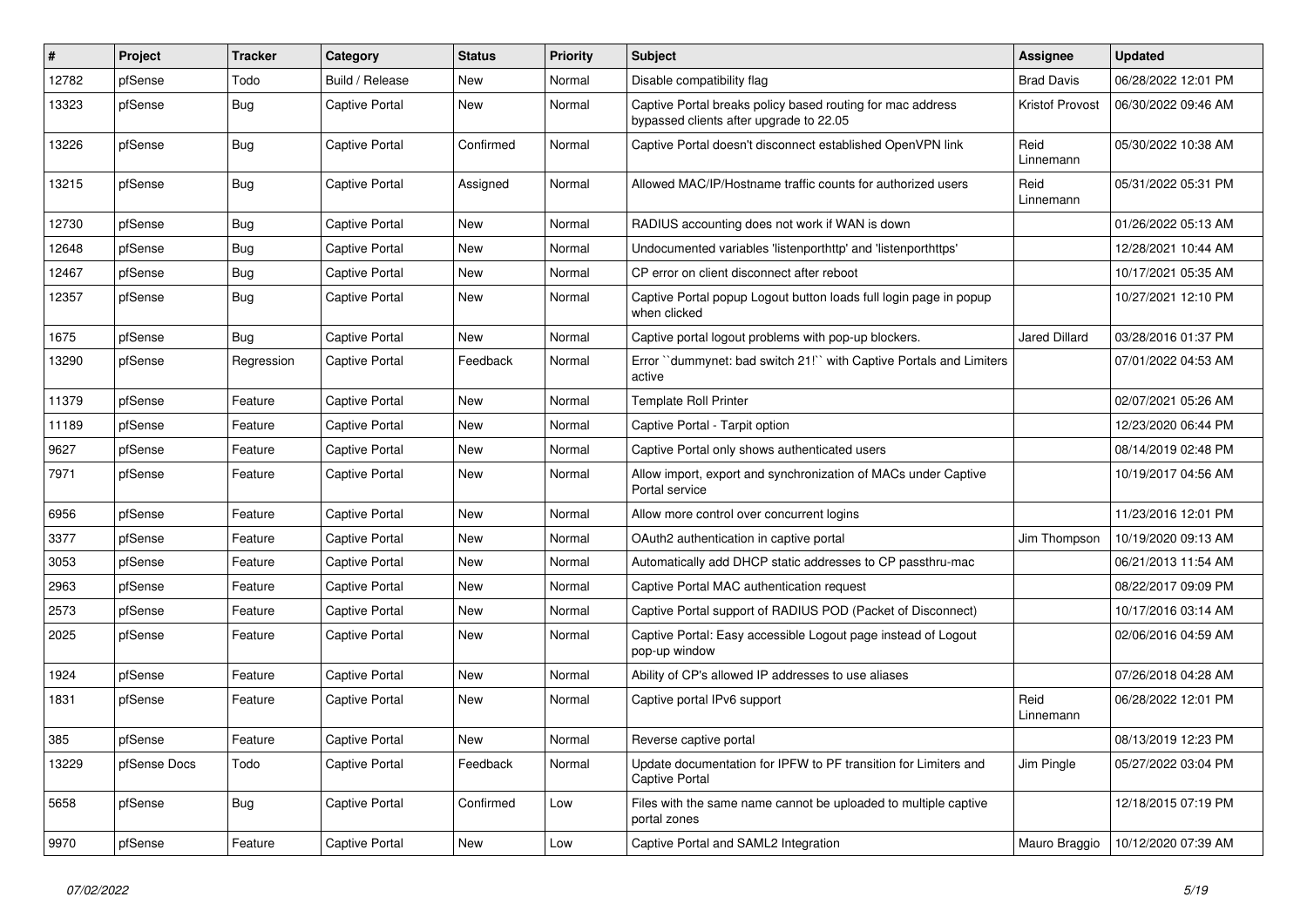| $\vert$ # | Project          | <b>Tracker</b> | Category              | <b>Status</b>                 | <b>Priority</b> | Subject                                                                                                 | <b>Assignee</b> | <b>Updated</b>      |
|-----------|------------------|----------------|-----------------------|-------------------------------|-----------------|---------------------------------------------------------------------------------------------------------|-----------------|---------------------|
| 4724      | pfSense          | Feature        | Captive Portal        | New                           | Low             | Captive Portal Status Add Client Hostname                                                               |                 | 05/22/2015 08:38 AM |
| 2545      | pfSense          | Feature        | Captive Portal        | <b>New</b>                    | Low             | CaptivePortal: Custom "Re-authenticate every x minutes"                                                 |                 | 07/08/2012 05:21 PM |
| 13272     | pfSense          | <b>Bug</b>     | <b>Captive Portal</b> | <b>Pull Request</b><br>Review | Very Low        | Voucher CSV output has leading space before voucher code                                                | Jim Pingle      | 06/28/2022 12:01 PM |
| 7553      | pfSense          | <b>Bug</b>     | Captive Portal        | Confirmed                     | Very Low        | Captive portal on a parent interface blocks traffic on VLAN interfaces<br>too                           |                 | 08/19/2018 03:15 PM |
| 13220     | pfSense          | Feature        | Captive Portal        | <b>New</b>                    | Very Low        | Voucher per-roll bandwidth restrictions and traffic quotas                                              |                 | 05/26/2022 08:16 AM |
| 13219     | pfSense          | Feature        | Captive Portal        | <b>New</b>                    | Very Low        | Enable/Disable single voucher roll                                                                      |                 | 05/26/2022 08:14 AM |
| 4845      | pfSense          | <b>Bug</b>     | CARP                  | Confirmed                     | High            | CARP preemption doesn't switch to backup where connectivity<br>between systems is lost but not NIC link |                 | 07/28/2015 07:55 AM |
| 8567      | pfSense          | Bug            | CARP                  | New                           | Normal          | Using IPv6 VIP alias for services may affect CARP IPv6 VIP work                                         |                 | 06/12/2018 01:26 PM |
| 8566      | pfSense          | <b>Bug</b>     | CARP                  | New                           | Normal          | Wrong IPv6 source in NS request in case using of IPv6 alias                                             |                 | 06/12/2018 01:26 PM |
| 8100      | pfSense          | <b>Bug</b>     | CARP                  | New                           | Normal          | pfsync Initially Deletes States on Primary for Connections<br>Established through Secondary             | Luiz Souza      | 02/08/2022 12:59 PM |
| 5849      | pfSense          | Bug            | CARP                  | New                           | Normal          | Routing fail on CARP IPsec                                                                              |                 | 12/18/2021 04:41 PM |
| 2218      | pfSense          | Feature        | CARP                  | New                           | Normal          | Ability to delay CARP master status at boot time                                                        |                 | 03/03/2021 11:57 AM |
| 2099      | pfSense          | Todo           | CARP                  | New                           | Normal          | Remove "queue" from CARP traffic                                                                        |                 | 01/19/2012 10:59 AM |
| 13110     | pfSense          | <b>Bug</b>     | CARP                  | New                           | Very Low        | changing CARP VIP address does not update outbound NAT<br>interface IP                                  |                 | 05/03/2022 02:52 PM |
| 7648      | pfSense          | Bug            | CARP                  | <b>New</b>                    | Very Low        | SPAN ports on an interface renders CARP HA inoperative                                                  |                 | 06/14/2017 09:19 PM |
| 13063     | pfSense Packages | Feature        | Cellular              | <b>Pull Request</b><br>Review | Normal          | Cellular package shall support more modems and NMEA port                                                |                 | 05/06/2022 02:38 PM |
| 10796     | pfSense Packages | Feature        | Cellular              | Feedback                      | Normal          | Huawei ME909u-521 support                                                                               |                 | 04/21/2022 12:40 PM |
| 12737     | pfSense          | <b>Bug</b>     | Certificates          | New                           | Normal          | CApath is not defined by default in curl                                                                |                 | 06/28/2022 12:01 PM |
| 11203     | pfSense          | Bug            | Certificates          | New                           | Normal          | certificate manager very slow                                                                           |                 | 12/31/2020 11:57 AM |
| 13305     | pfSense          | Feature        | Certificates          | New                           | Normal          | Certificate Revocation page should show expiration date                                                 |                 | 06/27/2022 10:26 AM |
| 2276      | pfSense          | Feature        | Certificates          | New                           | Normal          | Remote CRL fetch support                                                                                |                 | 02/06/2016 04:14 AM |
| 1268      | pfSense          | Feature        | Certificates          | New                           | Normal          | Allow mass renewing of certs                                                                            |                 | 11/01/2019 03:17 PM |
| 1257      | pfSense          | Feature        | Certificates          | <b>Pull Request</b><br>Review | Normal          | Handle encypted CA/Certificate private keys                                                             |                 | 10/12/2020 07:12 AM |
| 12894     | pfSense Plus     | <b>Bug</b>     | Certificates          | New                           | Low             | duplicating freshly created certificates through refreshing                                             |                 | 03/03/2022 02:35 PM |
| 7289      | pfSense          | <b>Bug</b>     | Certificates          | New                           | Low             | Generating 4096bit Certificate                                                                          |                 | 08/14/2019 09:56 AM |
| 9889      | pfSense          | <b>Bug</b>     | Certificates          | New                           | Very Low        | CRL check for Intermediate CA CRLs fails                                                                | Jim Pingle      | 11/08/2019 11:03 AM |
| 10258     | pfSense          | Feature        | Certificates          | New                           | Very Low        | allow to sign CA                                                                                        |                 | 02/20/2020 04:20 AM |
| 12402     | pfSense Docs     | Todo           | Configuration         | New                           | Normal          | Feedback on Configuration - Advanced Configuration Options -<br>Notifications                           |                 | 09/24/2021 12:46 AM |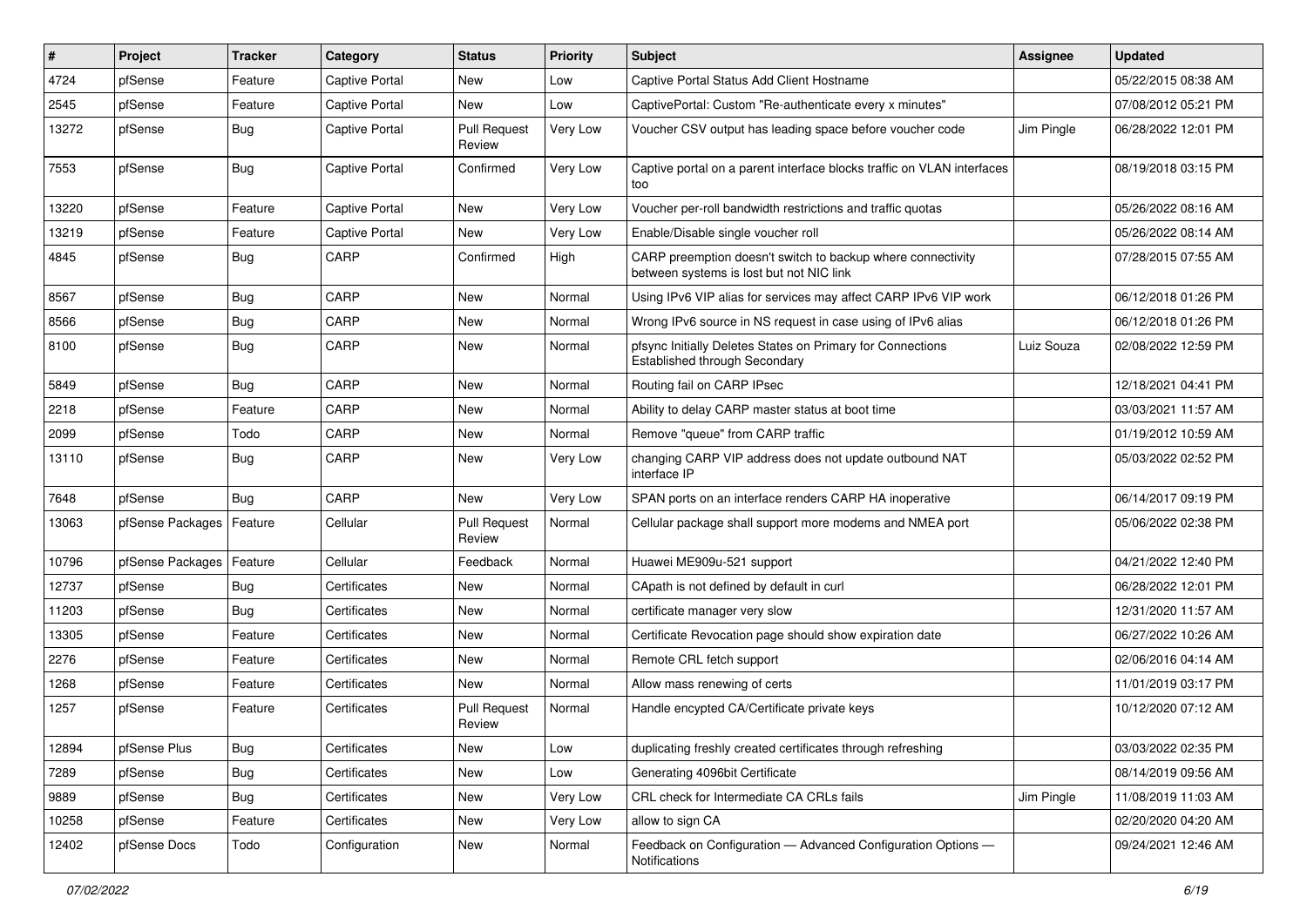| $\pmb{\#}$ | <b>Project</b>   | <b>Tracker</b> | Category                 | <b>Status</b>                 | <b>Priority</b> | <b>Subject</b>                                                                                                        | Assignee            | <b>Updated</b>      |
|------------|------------------|----------------|--------------------------|-------------------------------|-----------------|-----------------------------------------------------------------------------------------------------------------------|---------------------|---------------------|
| 12098      | pfSense Docs     | Correction     | Configuration            | <b>New</b>                    | Normal          | Feedback on pfSense Configuration Recipes - Accessing a<br>CPE/Modem from Inside the Firewall                         |                     | 07/02/2021 02:30 AM |
| 13291      | pfSense Docs     | Todo           | Configuration            | <b>New</b>                    | Low             | Notification documentation                                                                                            |                     | 06/21/2022 10:22 AM |
| 13288      | pfSense          | <b>Bug</b>     | Configuration<br>Backend | <b>New</b>                    | Normal          | Encode FreeRADIUS Custom Options                                                                                      |                     | 06/20/2022 10:36 AM |
| 12483      | pfSense          | Bug            | Configuration<br>Backend | <b>New</b>                    | Normal          | GUI creates inconsistent config.xml                                                                                   |                     | 10/23/2021 06:48 AM |
| 10833      | pfSense          | <b>Bug</b>     | Configuration<br>Backend | <b>New</b>                    | Normal          | unbound exits on configuration error when link status flaps on LAN<br>interface                                       |                     | 08/13/2020 11:53 PM |
| 6398       | pfSense          | Bug            | Configuration<br>Backend | <b>New</b>                    | Normal          | If config cannot be loaded due to corruption or bug, it isn't handled<br>gracefully (just stops)                      |                     | 08/13/2019 01:23 PM |
| 13287      | pfSense          | Feature        | Configuration<br>Backend | <b>New</b>                    | Normal          | Encode OpenVPN Custom Options                                                                                         |                     | 06/20/2022 10:33 AM |
| 3895       | pfSense          | Feature        | Configuration<br>Backend | <b>New</b>                    | Normal          | Timeout for "Apply change"                                                                                            |                     | 01/25/2021 08:07 AM |
| 5902       | pfSense          | Todo           | Configuration<br>Backend | New                           | Normal          | Use a common place for default values                                                                                 |                     | 08/13/2019 12:53 PM |
| 13249      | pfSense          | Bug            | Console Menu             | <b>New</b>                    | Normal          | Running playback comands multiple times results in PHP error                                                          |                     | 06/06/2022 07:02 AM |
| 7747       | pfSense          | Feature        | Console Menu             | <b>New</b>                    | Normal          | Minor UI Tweak: Make hitting enter on the console (esp via SSH)<br>should not log you out, but simply redraw the menu |                     | 08/01/2017 04:03 PM |
| 6469       | pfSense          | Feature        | Console Menu             | <b>New</b>                    | Normal          | Improve help + self documentation in console PHP shell                                                                |                     | 08/13/2019 01:23 PM |
| 2693       | pfSense          | Feature        | Console Menu             | <b>New</b>                    | Normal          | Allow mapping mapping non-physical interfaces via console                                                             | Mathieu Simon       | 11/27/2012 03:00 PM |
| 13268      | pfSense          | Todo           | Console Menu             | Ready To Test                 | Normal          | columns don't align nicely in console with medium-long interface<br>names                                             |                     | 06/12/2022 10:32 PM |
| 13258      | pfSense          | Bug            | Console Menu             | <b>Pull Request</b><br>Review | Low             | secret menu option 100                                                                                                | Jim Pingle          | 06/28/2022 12:01 PM |
| 11970      | pfSense Packages | Bug            | Coreboot                 | New                           | Normal          | Netgate Firmware Upgrade Doesn't Work on XG-2758                                                                      |                     | 04/21/2022 12:39 PM |
| 13074      | pfSense Plus     | <b>Bug</b>     | Cryptographic<br>Modules | <b>New</b>                    | Normal          | AES-GCM with SafeXcel on Netgate 2100 causes MBUF overload                                                            |                     | 06/12/2022 11:14 AM |
| 12658      | pfSense Packages | Feature        | darkstat                 | <b>New</b>                    | Normal          | Adding prometheus metrics to darkstat                                                                                 |                     | 05/27/2022 09:44 PM |
| 13325      | pfSense Plus     | <b>Bug</b>     | Dashboard                | <b>New</b>                    | Normal          | System Information Widget Reloading                                                                                   |                     | 06/30/2022 12:00 PM |
| 12673      | pfSense          | Bug            | Dashboard                | <b>Pull Request</b><br>Review | Normal          | Firewall Logs Widget fails to update at intervals below 5 seconds.                                                    | <b>Viktor Gurov</b> | 06/28/2022 12:01 PM |
| 11759      | pfSense          | Bug            | Dashboard                | <b>New</b>                    | Normal          | Traffic graphs on dashboard double upload on pppoe links                                                              |                     | 12/30/2021 04:00 AM |
| 9677       | pfSense          | <b>Bug</b>     | Dashboard                | <b>New</b>                    | Normal          | Dashboard hangs when widget needs data from a remote host<br>which is down                                            |                     | 08/13/2019 09:15 AM |
| 7113       | pfSense          | <b>Bug</b>     | Dashboard                | New                           | Normal          | Interface name in Traffic Graphs                                                                                      |                     | 12/31/2021 05:40 PM |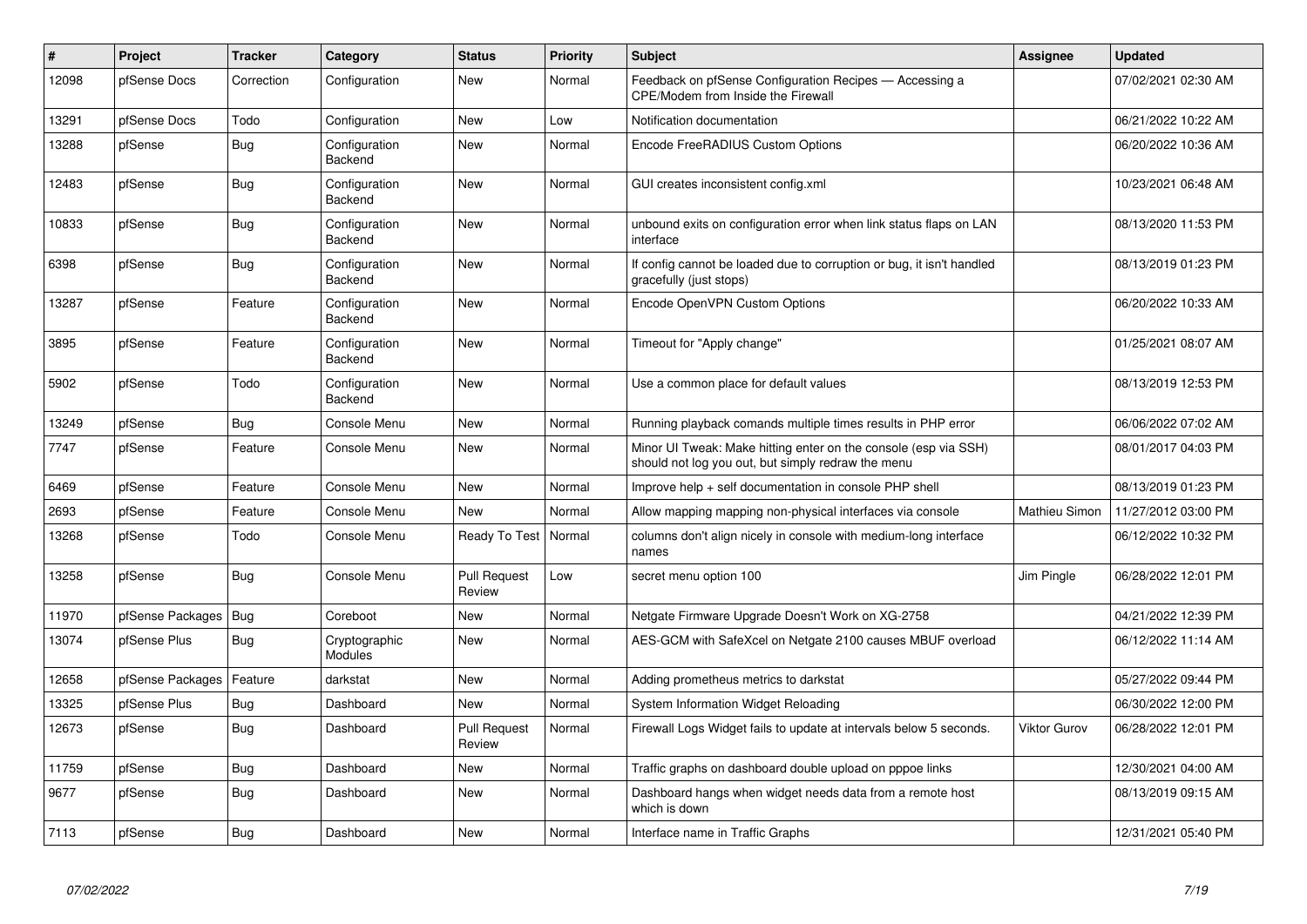| $\sharp$ | Project      | <b>Tracker</b>     | Category        | <b>Status</b>                 | <b>Priority</b> | <b>Subject</b>                                                                                         | <b>Assignee</b>      | <b>Updated</b>      |
|----------|--------------|--------------------|-----------------|-------------------------------|-----------------|--------------------------------------------------------------------------------------------------------|----------------------|---------------------|
| 13165    | pfSense      | Feature            | Dashboard       | <b>Pull Request</b><br>Review | Normal          | Feat: live update for Services dashboard widget                                                        |                      | 05/15/2022 01:48 AM |
| 10401    | pfSense      | Feature            | Dashboard       | <b>New</b>                    | Normal          | Request: ability to sort/separate stopped/running Service(s) on<br>Dashboard -> Services Status widget |                      | 03/31/2020 04:48 PM |
| 7974     | pfSense      | Feature            | Dashboard       | <b>New</b>                    | Normal          | <b>ZFS RAID Monitor Not available</b>                                                                  |                      | 08/20/2019 01:34 PM |
| 7182     | pfSense      | Feature            | Dashboard       | <b>New</b>                    | Normal          | Break up System Widget on the Dashboard                                                                |                      | 08/21/2019 08:59 AM |
| 4646     | pfSense      | Feature            | Dashboard       | <b>New</b>                    | Normal          | Recover valuable vertical screen real estate in dashboard                                              |                      | 04/20/2015 07:46 PM |
| 2479     | pfSense      | Feature            | Dashboard       | <b>New</b>                    | Normal          | Allow reordering of the traffic graphs on the dashboard                                                |                      | 06/08/2012 04:13 PM |
| 9353     | pfSense      | <b>Bug</b>         | Dashboard       | <b>New</b>                    | Low             | PHPSession errors from limited access to dashboard and widgets                                         |                      | 10/06/2020 09:31 AM |
| 7788     | pfSense      | <b>Bug</b>         | Dashboard       | <b>New</b>                    | Low             | Irregular updating of widgets like cpu/uptime on system widget.                                        |                      | 08/21/2019 09:03 AM |
| 7387     | pfSense      | <b>Bug</b>         | Dashboard       | <b>New</b>                    | Low             | New Traffic Graph in dashboard resets inverted view to normal view                                     | <b>Jared Dillard</b> | 12/11/2021 08:14 PM |
| 3411     | pfSense      | Bug                | Dashboard       | <b>New</b>                    | Low             | Interfaces and statistics dashboard widgets very slow with large<br>numbers of interfaces              |                      | 01/24/2014 02:09 AM |
| 13168    | pfSense      | Feature            | Dashboard       | <b>New</b>                    | Low             | Multiple Dashboard views for a single user                                                             |                      | 05/16/2022 07:53 AM |
| 10395    | pfSense      | Feature            | Dashboard       | <b>New</b>                    | Low             | Add Dashboard System Information support for more PC Engines<br>APU boards                             |                      | 02/17/2022 01:02 AM |
| 10280    | pfSense      | Feature            | Dashboard       | <b>New</b>                    | Low             | <b>DHCP Leases widget</b>                                                                              |                      | 11/07/2020 09:18 PM |
| 8458     | pfSense      | Feature            | Dashboard       | <b>New</b>                    | Low             | Allow reordering of interface widget                                                                   |                      | 08/14/2019 10:52 AM |
| 5567     | pfSense      | Feature            | Dashboard       | <b>New</b>                    | Low             | CARP status widget does not update in real time                                                        |                      | 08/20/2019 03:33 PM |
| 6390     | pfSense      | Todo               | Dashboard       | <b>New</b>                    | Low             | Autoscale from Traffic Graph not correct size (big graphs)                                             |                      | 05/23/2016 01:38 PM |
| 8157     | pfSense      | Bug                | Dashboard       | <b>New</b>                    | Very Low        | Traffic Graph clutter from time to time                                                                |                      | 12/03/2017 06:40 AM |
| 7857     | pfSense      | Bug                | Dashboard       | New                           | Very Low        | Interfaces Widget U/I fails to wrap IPV6 addresses when the string is<br>too wide for the widget       |                      | 08/13/2019 09:15 AM |
| 7934     | pfSense      | Feature            | Dashboard       | New                           | Very Low        | format support phone# for international use                                                            |                      | 10/12/2017 04:38 PM |
| 7244     | pfSense      | Feature            | Developer Tools | New                           | Normal          | Publish pfsense as a Vagrant Basebox                                                                   |                      | 01/29/2019 04:09 AM |
| 1219     | pfSense      | Feature            | Developer Tools | <b>New</b>                    | Low             | Ship DTRACE enabled kernels in the images                                                              |                      | 07/26/2017 03:14 AM |
| 11471    | pfSense Docs | Todo               | Development     | <b>New</b>                    | Low             | Feedback on Development - Developing Packages                                                          | Jim Pingle           | 02/19/2021 02:52 PM |
| 8852     | pfSense Docs | Correction         | <b>DHCP</b>     | <b>New</b>                    | Normal          | [feedback form] Unclear about "Client Identifier" in a static mapping                                  | Jim Pingle           | 09/23/2020 02:30 PM |
| 11071    | pfSense Docs | <b>New Content</b> | <b>DHCP</b>     | <b>New</b>                    | Normal          | Feedback on Services - IPv6 Router Advertisements                                                      | Jim Pingle           | 12/08/2020 09:25 AM |
| 13321    | pfSense      | <b>Bug</b>         | DHCP (IPv4)     | <b>Pull Request</b><br>Review | Normal          | dhcpleases handles duplicate hostnames incorrectly                                                     |                      | 06/30/2022 07:06 AM |
| 13273    | pfSense      | <b>Bug</b>         | DHCP (IPv4)     | <b>New</b>                    | Normal          | dhclient can use conflicting recorded leases                                                           |                      | 06/14/2022 11:07 AM |
| 13217    | pfSense      | <b>Bug</b>         | DHCP (IPv4)     | <b>New</b>                    | Normal          | dhclient using default pid file location which does not exist                                          | <b>Viktor Gurov</b>  | 05/26/2022 08:09 AM |
| 12959    | pfSense      | <b>Bug</b>         | DHCP (IPv4)     | Feedback                      | Normal          | dhcplease process wrongly update host file if client-hostname is<br>empty                              |                      | 07/01/2022 09:10 AM |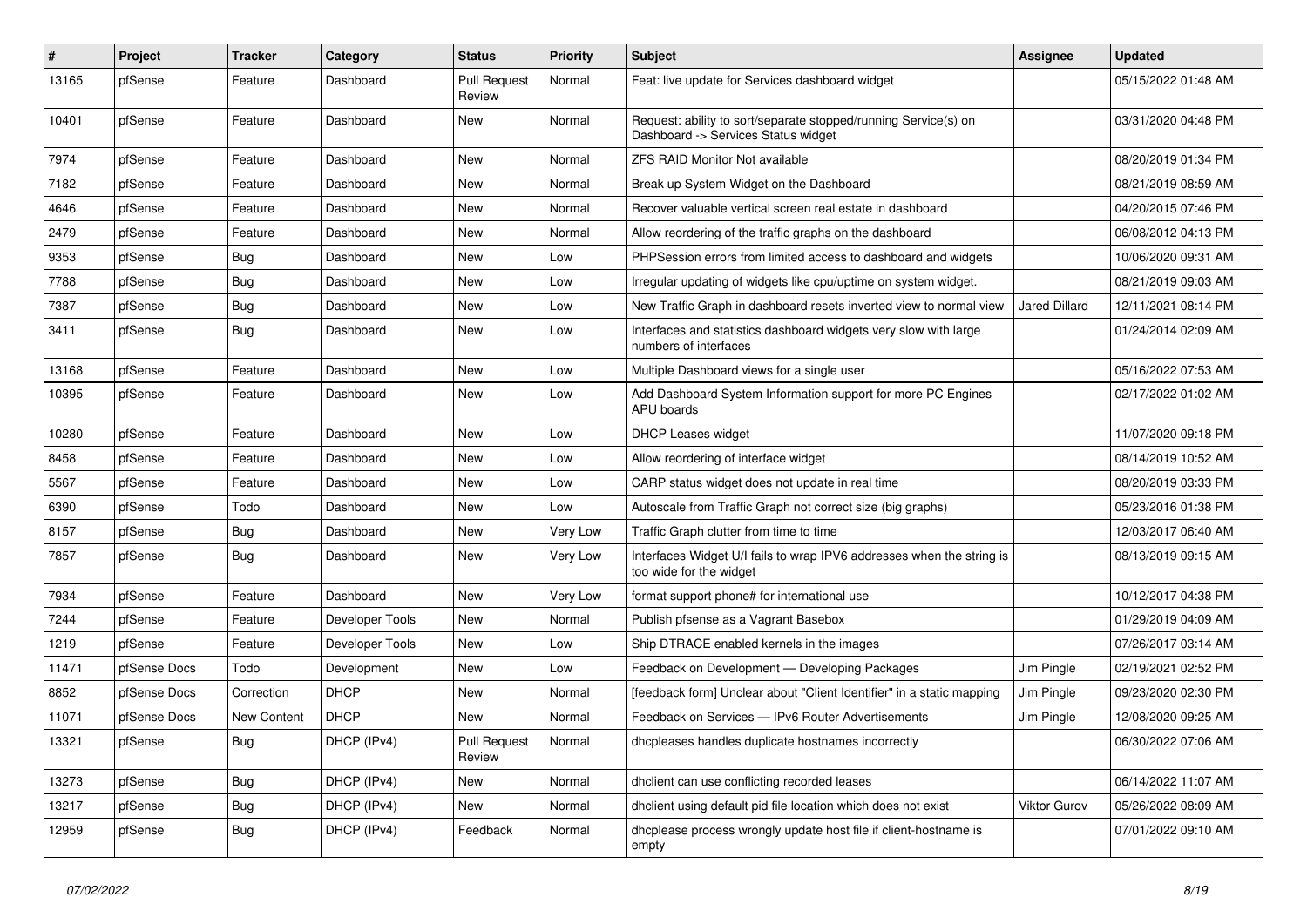| #     | Project | <b>Tracker</b> | Category    | <b>Status</b> | <b>Priority</b> | <b>Subject</b>                                                                                     | Assignee             | <b>Updated</b>      |
|-------|---------|----------------|-------------|---------------|-----------------|----------------------------------------------------------------------------------------------------|----------------------|---------------------|
| 12922 | pfSense | <b>Bug</b>     | DHCP (IPv4) | New           | Normal          | Classless static routes received on DHCP WAN can override chosen<br>default gateway                |                      | 03/28/2022 10:08 AM |
| 9343  | pfSense | <b>Bug</b>     | DHCP (IPv4) | New           | Normal          | diag arp.php times out with large DHCPD leases table                                               |                      | 08/14/2019 01:19 PM |
| 8614  | pfSense | Bug            | DHCP (IPv4) | <b>New</b>    | Normal          | Cannot remove Additional BOOTP/DHCP Options                                                        |                      | 08/21/2019 09:15 AM |
| 8179  | pfSense | <b>Bug</b>     | DHCP (IPv4) | Feedback      | Normal          | Incorrect reverse DNS zone in DHCP server config for<br>non-octet-aligned subnet mask              | Renato Botelho       | 02/09/2022 11:17 PM |
| 7172  | pfSense | Bug            | DHCP (IPv4) | New           | Normal          | Sorting by hostname in Services > DHCP Server > LAN should be<br>"natural" (alphanumeric friendly) |                      | 08/20/2019 03:47 PM |
| 6362  | pfSense | <b>Bug</b>     | DHCP (IPv4) | Confirmed     | Normal          | DHCP Client ID not used                                                                            |                      | 07/09/2021 06:30 AM |
| 4061  | pfSense | Bug            | DHCP (IPv4) | Confirmed     | Normal          | dhcpd doesn't send client-hostname to peer, breaking DHCP lease<br>registrations w/HA              |                      | 02/24/2017 08:58 PM |
| 3771  | pfSense | <b>Bug</b>     | DHCP (IPv4) | <b>New</b>    | Normal          | Webinterface and dhcpdcrashes with 500+ static leases                                              |                      | 08/21/2019 09:26 AM |
| 3404  | pfSense | <b>Bug</b>     | DHCP (IPv4) | New           | Normal          | DHCP Server Fails to Start on Interfaces that are Slow to Come<br><b>Online During Boot</b>        |                      | 02/11/2014 05:09 PM |
| 13256 | pfSense | Feature        | DHCP (IPv4) | New           | Normal          | Better handling of duplicate IPs in static DHCP assignments                                        |                      | 06/11/2022 04:51 PM |
| 10345 | pfSense | Feature        | DHCP (IPv4) | New           | Normal          | DHCP lease distinction between online and offline                                                  |                      | 03/16/2020 07:56 AM |
| 9732  | pfSense | Feature        | DHCP (IPv4) | New           | Normal          | System UTC time offset in DHCP Option 2                                                            |                      | 09/06/2019 08:39 PM |
| 9130  | pfSense | Feature        | DHCP (IPv4) | <b>New</b>    | Normal          | Request ID [#INC-16195]: DHCP - PXE Boot                                                           |                      | 09/10/2020 01:39 PM |
| 8330  | pfSense | Feature        | DHCP (IPv4) | New           | Normal          | add options for ddns-local-address statements                                                      |                      | 04/27/2021 12:31 PM |
| 7405  | pfSense | Feature        | DHCP (IPv4) | New           | Normal          | Ability to add dhcp host reservations from "Diagnostics -> ARP<br>table"                           |                      | 10/12/2020 08:22 AM |
| 6960  | pfSense | Feature        | DHCP (IPv4) | New           | Normal          | Consider replacing ISC DHCP server with KEA DHCP                                                   |                      | 09/24/2020 01:59 PM |
| 6615  | pfSense | Feature        | DHCP (IPv4) | New           | Normal          | new DHCP server option                                                                             |                      | 08/13/2019 01:39 PM |
| 5080  | pfSense | Feature        | DHCP (IPv4) | <b>New</b>    | Normal          | Settings tab under Services>DHCP Server                                                            |                      | 08/13/2019 12:53 PM |
| 4899  | pfSense | Feature        | DHCP (IPv4) | New           | Normal          | Additional BOOTP/DHCP Options should allow a force option                                          |                      | 01/02/2018 02:24 PM |
| 3534  | pfSense | Feature        | DHCP (IPv4) | <b>New</b>    | Normal          | DDNS using arbitrary zone primary                                                                  |                      | 07/08/2014 11:40 AM |
| 2983  | pfSense | Feature        | DHCP (IPv4) | New           | Normal          | DHCPD: Add vendor-class-identifier and MAC-OIDs                                                    |                      | 05/29/2020 09:24 PM |
| 2774  | pfSense | Feature        | DHCP (IPv4) | <b>New</b>    | Normal          | Extend DHCP Pools code to allow using different subnets                                            |                      | 08/19/2019 10:27 AM |
| 13263 | pfSense | Bug            | DHCP (IPv4) | New           | Low             | Deleting a static DHCP entry when the related IP is not in the arp<br>table spams the log          |                      | 06/10/2022 11:18 AM |
| 12070 | pfSense | Bug            | DHCP (IPv4) | New           | Low             | VLAN0 for WAN DHCP                                                                                 |                      | 12/23/2021 04:31 PM |
| 4451  | pfSense | <b>Bug</b>     | DHCP (IPv4) | New           | Low             | Status DHCP Leases shows double entries for static entries without<br>IP address                   | <b>Phillip Davis</b> | 05/21/2022 04:55 PM |
| 11004 | pfSense | Feature        | DHCP (IPv4) | New           | Low             | DHCP reservations with no IP address show entries in DHCP leases                                   |                      | 10/26/2020 07:22 AM |
| 7441  | pfSense | Feature        | DHCP (IPv4) | New           | Low             | Display start/end times for Static Mapping leases on DHCP<br>Leases/DHCPv6 Leases                  |                      | 08/21/2019 10:48 AM |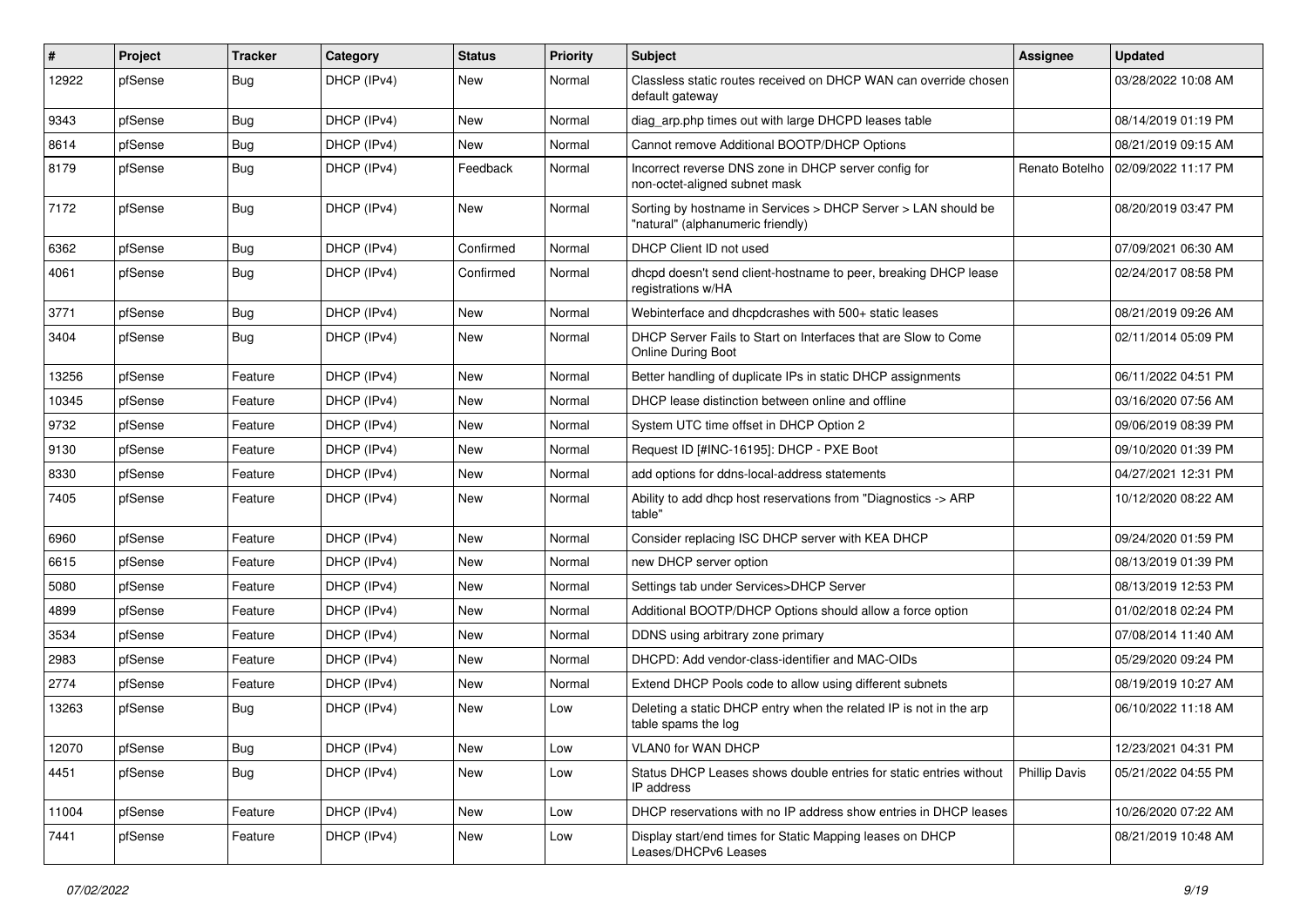| $\pmb{\#}$ | Project | <b>Tracker</b> | Category    | <b>Status</b>                 | Priority | <b>Subject</b>                                                                                                                     | Assignee   | <b>Updated</b>      |
|------------|---------|----------------|-------------|-------------------------------|----------|------------------------------------------------------------------------------------------------------------------------------------|------------|---------------------|
| 2323       | pfSense | Feature        | DHCP (IPv4) | <b>New</b>                    | Low      | GUI doesn't allow to configure DHCP server to serve IP addresses<br>belonging to subnets wich are not associated with an interface |            | 08/19/2019 10:27 AM |
| 12067      | pfSense | Bug            | DHCP (IPv4) | <b>New</b>                    | Very Low | <b>DHCP Monitoring Statistics Error</b>                                                                                            |            | 06/21/2021 08:39 AM |
| 10802      | pfSense | Feature        | DHCP (IPv4) | <b>New</b>                    | Very Low | Seperator for DHCP Static Mapped leases                                                                                            |            | 07/31/2020 10:30 AM |
| 10250      | pfSense | Feature        | DHCP (IPv4) | <b>New</b>                    | Very Low | DHCP lease view by interface                                                                                                       |            | 02/11/2020 07:47 AM |
| 8879       | pfSense | Feature        | DHCP (IPv4) | New                           | Very Low | DHCP options ADD force options                                                                                                     |            | 09/07/2018 09:14 AM |
| 6544       | pfSense | Feature        | DHCP (IPv4) | New                           | Very Low | RFC 3046 DHCP Option 82 support (and RFC 3315/4649/4580 for<br>IPv6                                                                |            | 07/13/2020 02:14 AM |
| 13250      | pfSense | Todo           | DHCP (IPv4) | New                           | Very Low | Clean up DHCP Server option language                                                                                               | Jim Pingle | 06/28/2022 12:01 PM |
| 9136       | pfSense | Bug            | DHCP (IPv6) | New                           | High     | IPv6 Tracking Interfaces Lose IPv6 Address in Certain Cases                                                                        |            | 04/21/2022 12:39 PM |
| 13253      | pfSense | <b>Bug</b>     | DHCP (IPv6) | New                           | Normal   | dhcp6c" is not restarted when applying settings when multiple<br>WANs are configured for DHCP6                                     |            | 06/28/2022 12:01 PM |
| 13237      | pfSense | <b>Bug</b>     | DHCP (IPv6) | <b>New</b>                    | Normal   | dhcp6c script cannot be executed safely                                                                                            |            | 06/01/2022 11:20 AM |
| 12947      | pfSense | Bug            | DHCP (IPv6) | <b>Pull Request</b><br>Review | Normal   | DHCP6 client does not take any action if the interface IPv6 address<br>changes during renewal                                      |            | 06/28/2022 12:01 PM |
| 12823      | pfSense | Bug            | DHCP (IPv6) | New                           | Normal   | Multiple DHCP6 WAN connections PPPoE interface 'defached'<br>status                                                                |            | 02/18/2022 05:39 AM |
| 10822      | pfSense | <b>Bug</b>     | DHCP (IPv6) | New                           | Normal   | Deprecated IPv6 prefix won't be announced as deprecated to clients                                                                 |            | 08/10/2020 09:23 AM |
| 10714      | pfSense | Bug            | DHCP (IPv6) | New                           | Normal   | radvd only gives out the prefix of the "first" IPv6 address of an<br>interface                                                     |            | 10/06/2020 01:03 PM |
| 7821       | pfSense | Bug            | DHCP (IPv6) | New                           | Normal   | GIF does not support broadcast                                                                                                     |            | 08/29/2017 10:50 AM |
| 7734       | pfSense | Bug            | DHCP (IPv6) | <b>New</b>                    | Normal   | Using opton ia pd0 does not renew prefix and prefix get dropped                                                                    |            | 07/31/2017 03:46 AM |
| 7138       | pfSense | <b>Bug</b>     | DHCP (IPv6) | Assigned                      | Normal   | Pfsense wide dhcpv6 client doesn't recognise ifid statement                                                                        |            | 04/21/2022 12:39 PM |
| 6691       | pfSense | Bug            | DHCP (IPv6) | New                           | Normal   | dhcp6c quits after only two tries if no response was received                                                                      |            | 12/07/2020 04:25 PM |
| 6051       | pfSense | <b>Bug</b>     | DHCP (IPv6) | New                           | Normal   | DHCPv6 Client Failure for additional WAN Address causes<br>2-seconds-service-restart-loop                                          |            | 12/03/2020 01:08 AM |
| 13248      | pfSense | Regression     | DHCP (IPv6) | <b>New</b>                    | Normal   | IPv6 Router Advertisements runs when config.xml does not contain<br>an entry for the interface                                     |            | 06/05/2022 07:44 PM |
| 12581      | pfSense | Regression     | DHCP (IPv6) | <b>New</b>                    | Normal   | CARP IPv6 assigned address does not get advertised to endpoints<br>with RADV                                                       |            | 12/16/2021 02:34 PM |
| 13296      | pfSense | Feature        | DHCP (IPv6) | <b>New</b>                    | Normal   | Add support for DHCP6 OPTION PD EXCLUDE (RFC 6603)                                                                                 |            | 06/24/2022 10:10 PM |
| 9536       | pfSense | Feature        | DHCP (IPv6) | <b>New</b>                    | Normal   | Support dynamic prefix in DHCPv6 Server                                                                                            |            | 05/25/2022 04:27 AM |
| 6283       | pfSense | Feature        | DHCP (IPv6) | <b>New</b>                    | Normal   | Register DHCPv6 leases with DNS resolver                                                                                           |            | 08/21/2019 10:48 AM |
| 5950       | pfSense | Feature        | DHCP (IPv6) | New                           | Normal   | DHCPv6 Server support for PD of PD-obtained networks                                                                               |            | 03/04/2016 03:04 AM |
| 3185       | pfSense | Feature        | DHCP (IPv6) | <b>New</b>                    | Normal   | Accommodate a DHCPv6 failover-like mechanism                                                                                       |            | 11/24/2017 10:44 AM |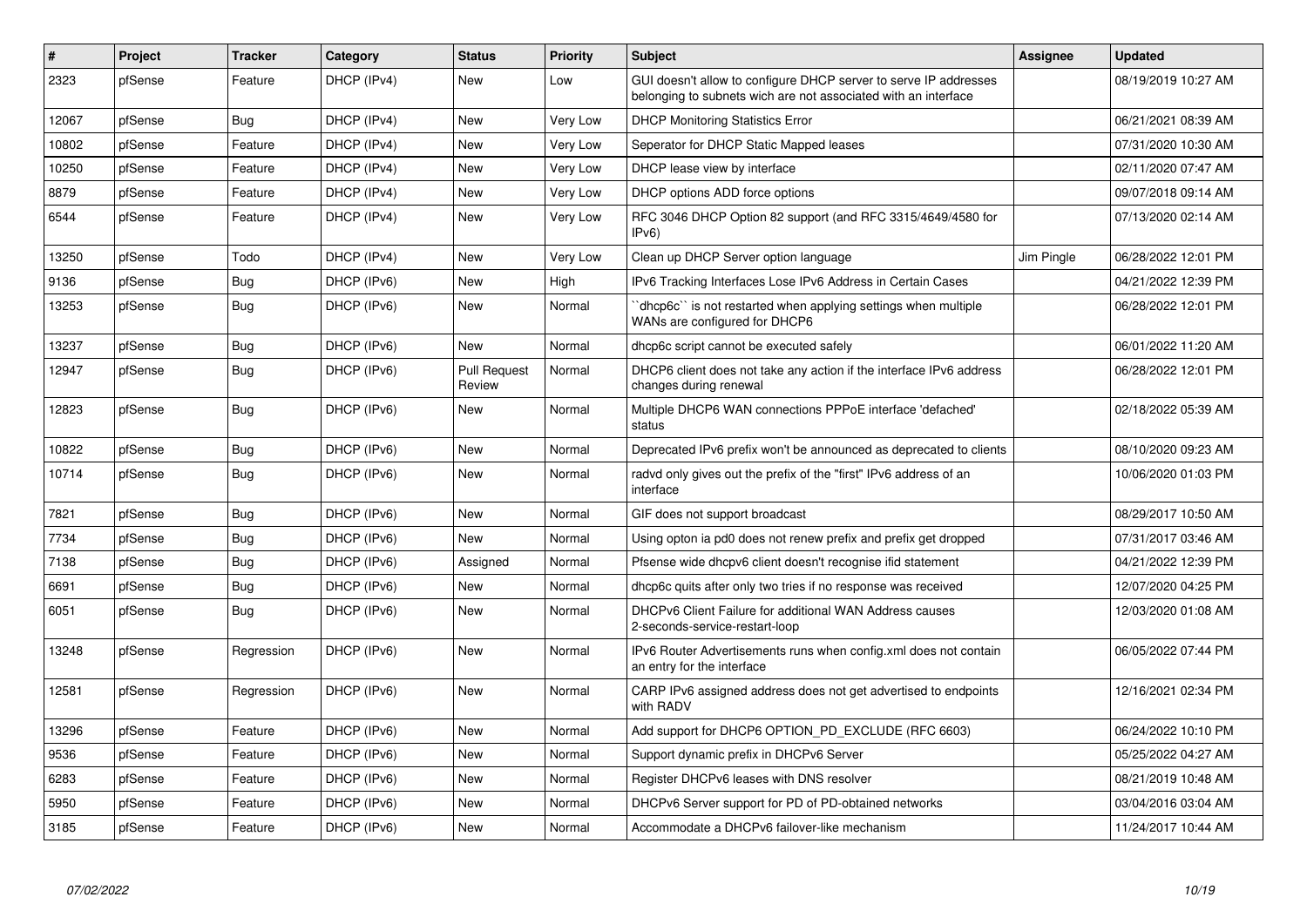| $\vert$ # | Project      | <b>Tracker</b>     | Category             | <b>Status</b>                 | Priority | <b>Subject</b>                                                               | Assignee           | <b>Updated</b>      |
|-----------|--------------|--------------------|----------------------|-------------------------------|----------|------------------------------------------------------------------------------|--------------------|---------------------|
| 6873      | pfSense      | <b>Bug</b>         | DHCP (IPv6)          | New                           | Low      | radvd - Too many addresses in RDNSS section when previously<br>using DHCPv6  | Dominic<br>McKeown | 06/06/2018 10:45 AM |
| 9575      | pfSense      | Feature            | DHCP (IPv6)          | <b>New</b>                    | Very Low | RFC 7078 - Distributing Address Selection Policy Using DHCPv6                |                    | 08/14/2019 02:39 PM |
| 12508     | pfSense      | <b>Bug</b>         | <b>DHCP Relay</b>    | <b>New</b>                    | Normal   | <b>DHCP Relay over VPN</b>                                                   |                    | 11/06/2021 11:25 AM |
| 11149     | pfSense      | <b>Bug</b>         | <b>DHCP Relay</b>    | <b>New</b>                    | Normal   | DHCP relay won't start with DHCP server behind gateway                       |                    | 03/22/2021 05:13 AM |
| 10715     | pfSense      | Bug                | <b>DHCP Relay</b>    | New                           | Normal   | DHCPv6 relay always uses the "first" IPv6 address of an interface            |                    | 06/29/2020 05:01 AM |
| 4680      | pfSense      | Bug                | <b>DHCP Relay</b>    | <b>New</b>                    | Normal   | DHCP relay does not work with DHCP server on other end of<br>OpenVPN tunnel  |                    | 05/05/2015 06:55 PM |
| 12120     | pfSense      | Feature            | <b>DHCP Relay</b>    | New                           | Normal   | Permit several sets of destination DHCP servers in DHCP relay                |                    | 07/11/2021 05:41 PM |
| 10904     | pfSense      | Feature            | <b>DHCP Relay</b>    | <b>Pull Request</b><br>Review | Normal   | Support vti interfaces in dhcrelay                                           | Luiz Souza         | 10/12/2020 07:35 AM |
| 9680      | pfSense      | Feature            | <b>DHCP Relav</b>    | New                           | Normal   | Seperate DHCP Server and relay per interface                                 |                    | 02/27/2020 10:47 AM |
| 7590      | pfSense      | <b>Bug</b>         | Diagnostics          | New                           | Normal   | diag edit do not save when nothing to sae (in directory browse view)         |                    | 05/20/2017 05:04 PM |
| 7589      | pfSense      | <b>Bug</b>         | <b>Diagnostics</b>   | <b>New</b>                    | Normal   | diag_edit.php old print_info_box                                             |                    | 05/20/2017 05:02 PM |
| 3796      | pfSense      | <b>Bug</b>         | Diagnostics          | Confirmed                     | Normal   | States summary fails and is very slow with large state tables                |                    | 12/11/2021 08:03 PM |
| 11856     | pfSense      | Feature            | Diagnostics          | <b>New</b>                    | Normal   | Replace/add Alias or DNS names for known LAN addresses in the<br>State table |                    | 04/27/2021 08:01 AM |
| 5556      | pfSense      | Feature            | Diagnostics          | <b>New</b>                    | Normal   | No error when downloading non-existing file on Diagnostics/Execute           |                    | 08/20/2019 03:43 PM |
| 4456      | pfSense      | Feature            | Diagnostics          | <b>New</b>                    | Normal   | Packet capture additional filtering options                                  |                    | 08/20/2019 03:30 PM |
| 1656      | pfSense      | Feature            | Diagnostics          | <b>New</b>                    | Normal   | Teach pfctl to kill states by port number                                    |                    | 08/21/2019 09:55 AM |
| 12791     | pfSense Docs | <b>New Content</b> | Diagnostics          | <b>New</b>                    | Normal   | Diagnostic Information for Support (pfSense)                                 |                    | 02/13/2022 08:49 PM |
| 7848      | pfSense      | Bug                | Diagnostics          | <b>New</b>                    | Low      | NDP Table Sort by Expiration Error                                           |                    | 08/26/2019 02:56 PM |
| 13322     | pfSense      | Feature            | Diagnostics          | <b>New</b>                    | Low      | Define Packet Capture Protocol                                               |                    | 06/30/2022 06:45 AM |
| 12343     | pfSense      | Feature            | Diagnostics          | New                           | Low      | Real time traffic monitoring                                                 |                    | 09/06/2021 01:26 PM |
| 9718      | pfSense      | Feature            | Diagnostics          | New                           | Low      | Make diag_states_summary table sortable                                      |                    | 10/06/2020 09:12 AM |
| 7459      | pfSense      | Feature            | Diagnostics          | New                           | Low      | 'Refresh" button for Diagnostics/Tables display                              |                    | 08/21/2019 09:27 AM |
| 7442      | pfSense      | Feature            | Diagnostics          | New                           | Low      | Suggestions for Diagnostics / ARP Table and Diagnostics / NDP<br>Table       |                    | 08/21/2019 09:27 AM |
| 4914      | pfSense      | Feature            | Diagnostics          | New                           | Low      | Packet Capture Settings                                                      |                    | 08/20/2019 08:51 AM |
| 12757     | pfSense      | <b>Bug</b>         | Diagnostics          | <b>Pull Request</b><br>Review | Very Low | Clean up /etc/inc/filter.inc use of pfctl -F                                 |                    | 06/28/2022 12:01 PM |
| 6804      | pfSense      | Feature            | Diagnostics          | New                           | Very Low | Add row counter into Diagnostics -> Edit File                                |                    | 08/20/2019 03:44 PM |
| 12883     | pfSense Docs | Todo               | <b>DNS</b>           | <b>New</b>                    | Normal   | Feedback on Services - DNS Resolver - Host Overrides                         |                    | 02/28/2022 07:54 PM |
| 12139     | pfSense      | Feature            | <b>DNS Forwarder</b> | <b>New</b>                    | Normal   | Add support in for specifying a DNSMASQ configuration file                   |                    | 07/16/2021 09:45 PM |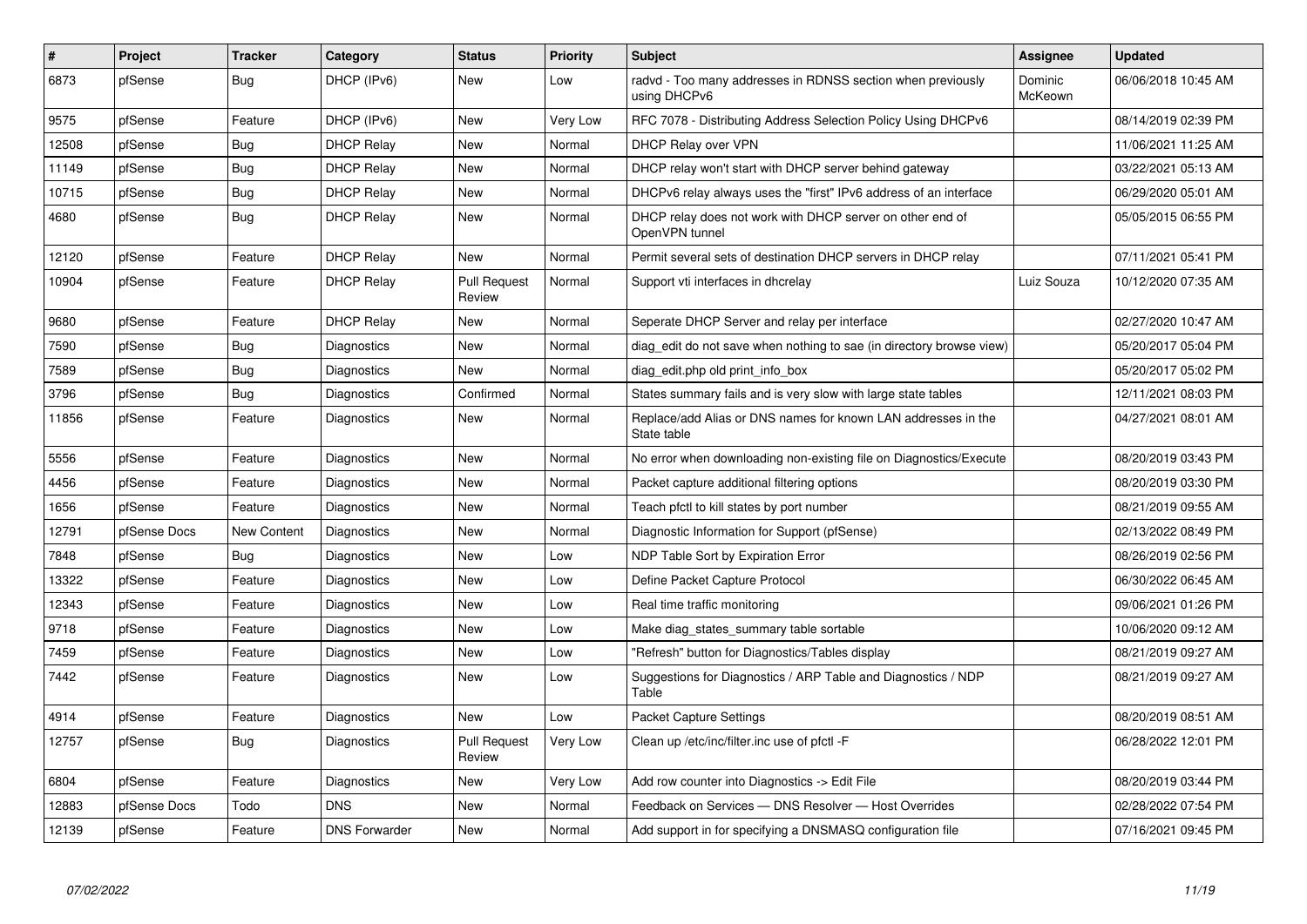| $\vert$ # | Project | <b>Tracker</b> | Category             | <b>Status</b> | <b>Priority</b> | <b>Subject</b>                                                                                                                | <b>Assignee</b> | <b>Updated</b>      |
|-----------|---------|----------------|----------------------|---------------|-----------------|-------------------------------------------------------------------------------------------------------------------------------|-----------------|---------------------|
| 2410      | pfSense | Feature        | <b>DNS Forwarder</b> | <b>New</b>    | Normal          | Support name based aliasing via CNAMEs or some other<br>mechanism.                                                            |                 | 12/11/2012 09:56 PM |
| 7329      | pfSense | <b>Bug</b>     | <b>DNS Forwarder</b> | New           | Low             | <b>DHCP Not Updating DNS</b>                                                                                                  |                 | 01/21/2022 09:16 PM |
| 5413      | pfSense | <b>Bug</b>     | <b>DNS Resolver</b>  | Confirmed     | High            | Incorrect Handling of Unbound Resolver [service restarts, cache<br>loss, DNS service interruption]                            |                 | 06/19/2022 11:11 PM |
| 13254     | pfSense | Bug            | <b>DNS Resolver</b>  | New           | Normal          | DNS resolver does not update "unbound.conf" file during link down<br>events                                                   |                 | 06/28/2022 12:01 PM |
| 12612     | pfSense | <b>Bug</b>     | <b>DNS Resolver</b>  | <b>New</b>    | Normal          | DNS Resolver is restarted during every "rc.newwanip" event                                                                    |                 | 06/28/2022 12:01 PM |
| 10624     | pfSense | Bug            | <b>DNS Resolver</b>  | <b>New</b>    | Normal          | Unbound configuration memory leak with python module + register<br><b>DHCP</b> leases active                                  |                 | 02/26/2021 10:27 AM |
| 10342     | pfSense | <b>Bug</b>     | <b>DNS Resolver</b>  | New           | Normal          | Unbound domain overrides stop resolving periodically. They only<br>resume after the service has been restarted.               |                 | 03/13/2020 10:35 AM |
| 10143     | pfSense | <b>Bug</b>     | <b>DNS Resolver</b>  | <b>New</b>    | Normal          | System hostname DNS entry is assigned to the wrong IP on<br>multi-wan setups                                                  |                 | 12/31/2019 02:33 PM |
| 9654      | pfSense | Bug            | <b>DNS Resolver</b>  | <b>New</b>    | Normal          | After reboot, the DNS resolver must be restarted before it will<br>advertise the ipv6 DNS address of the router.              |                 | 11/20/2020 03:12 AM |
| 9037      | pfSense | <b>Bug</b>     | <b>DNS Resolver</b>  | <b>New</b>    | Normal          | Unbound not logging to syslog after reboot                                                                                    |                 | 10/12/2018 05:09 AM |
| 7152      | pfSense | <b>Bug</b>     | <b>DNS Resolver</b>  | <b>New</b>    | Normal          | Unbound / DNS Resolver issue if "Register DHCP static mappings in<br>the DNS Resolver" set before wildcard DNS custom options |                 | 12/18/2021 04:59 PM |
| 7096      | pfSense | Bug            | <b>DNS Resolver</b>  | Feedback      | Normal          | Unbound fails to start on boot if specific network devices are<br>configured in the "Network Interfaces"                      |                 | 11/22/2021 08:59 AM |
| 1819      | pfSense | <b>Bug</b>     | <b>DNS Resolver</b>  | <b>New</b>    | Normal          | DNS Resolver Not Registering DHCP Server Specified Domain<br>Name                                                             | Luiz Souza      | 04/28/2022 01:53 PM |
| 9436      | pfSense | Feature        | <b>DNS Resolver</b>  | <b>New</b>    | Normal          | Unbound: enable dnstap support                                                                                                |                 | 03/27/2019 07:54 PM |
| 8236      | pfSense | Feature        | <b>DNS Resolver</b>  | <b>New</b>    | Normal          | Ability to configure "forward-first" and "forward-host" options for more<br>robust domain overrides in DNS Resolver           |                 | 12/26/2017 01:26 AM |
| 7852      | pfSense | Feature        | <b>DNS Resolver</b>  | <b>New</b>    | Normal          | Add views support to Unbound GUI                                                                                              |                 | 09/11/2017 12:26 PM |
| 6103      | pfSense | Feature        | <b>DNS Resolver</b>  | <b>New</b>    | Normal          | DNS Resolver Outgoing Interfaces should be able to use Gateway<br>Groups                                                      |                 | 10/21/2019 08:02 AM |
| 4798      | pfSense | Feature        | <b>DNS Resolver</b>  | <b>New</b>    | Normal          | Make host and domain overrides available to both DNS Resolver<br>and DNS Forwarder                                            |                 | 06/29/2015 02:14 AM |
| 6430      | pfSense | Bug            | <b>DNS Resolver</b>  | Confirmed     | Low             | pfsense should sanity-check hostnames when copying from<br>dhcpd.leases to /etc/hosts                                         |                 | 08/13/2019 01:23 PM |
| 12551     | pfSense | Feature        | <b>DNS Resolver</b>  | <b>New</b>    | Low             | Add ability to set DNS resolver search domain list                                                                            |                 | 12/01/2021 11:18 AM |
| 7495      | pfSense | Feature        | <b>DNS Resolver</b>  | <b>New</b>    | Low             | Ability to set TTL for local for Unbound host overrides and dhcp<br>leases                                                    |                 | 03/06/2018 09:46 AM |
| 11921     | pfSense | Feature        | <b>DNS Resolver</b>  | <b>New</b>    | Very Low        | Feature Request: Compile unbound with EDNS Client Subnet (ECS)<br>module (--enable-subnet)                                    |                 | 05/14/2021 07:29 AM |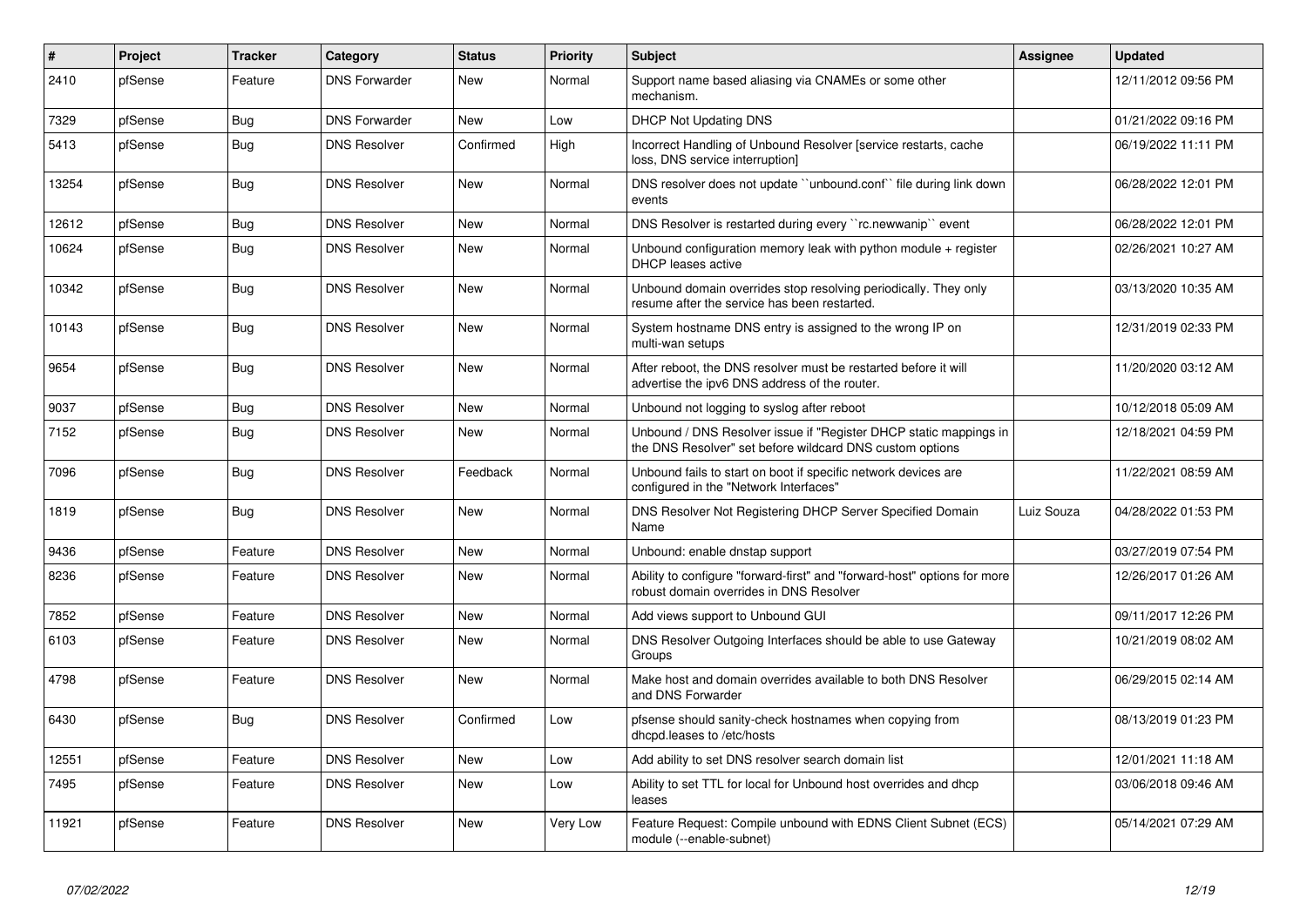| $\vert$ # | Project                | <b>Tracker</b> | Category           | <b>Status</b>                 | <b>Priority</b> | Subject                                                                                                 | Assignee                       | <b>Updated</b>      |
|-----------|------------------------|----------------|--------------------|-------------------------------|-----------------|---------------------------------------------------------------------------------------------------------|--------------------------------|---------------------|
| 13303     | pfSense                | <b>Bug</b>     | Dynamic DNS        | <b>Pull Request</b><br>Review | Normal          | DynDNS - DNSExit no longer working                                                                      | Koen Zomers                    | 06/28/2022 12:01 PM |
| 13298     | pfSense                | <b>Bug</b>     | Dynamic DNS        | <b>Pull Request</b><br>Review | Normal          | Dynv6 does not check response code when updating                                                        | <b>Tiago Beling</b><br>d'Avila | 06/28/2022 12:01 PM |
| 13167     | pfSense                | <b>Bug</b>     | <b>Dynamic DNS</b> | New                           | Normal          | phpDynDNS: DigitalOcean ddns update fails (bad request, invalid<br>character '-' in request id)         |                                | 06/16/2022 09:30 PM |
| 12877     | pfSense                | <b>Bug</b>     | Dynamic DNS        | Feedback                      | Normal          | Cloudflare DynDNS fails to update more than two addresses                                               |                                | 05/29/2022 06:56 PM |
| 11177     | pfSense                | Bug            | Dynamic DNS        | New                           | Normal          | DDNSv6 not using Check IP Services                                                                      |                                | 12/21/2020 05:02 AM |
| 11147     | pfSense                | <b>Bug</b>     | Dynamic DNS        | New                           | Normal          | Domeneshop DynDNS IPv4 and IPv6                                                                         |                                | 12/09/2020 11:47 PM |
| 10000     | pfSense                | Bug            | <b>Dynamic DNS</b> | New                           | Normal          | Azure Dynamic DNS A and AAAA Records for Apex Zone                                                      |                                | 03/31/2020 09:03 AM |
| 9805      | pfSense                | <b>Bug</b>     | Dynamic DNS        | New                           | Normal          | dynDNS cloudflare multiple entries                                                                      |                                | 10/02/2019 04:51 PM |
| 9664      | pfSense                | <b>Bug</b>     | Dynamic DNS        | New                           | Normal          | DynDNS and Dual-wan problem with CloudFlare (works with No-Ip)                                          |                                | 08/03/2019 10:00 AM |
| 9504      | pfSense                | Bug            | <b>Dynamic DNS</b> | New                           | Normal          | Multiple Dynamic DNS update notifications for the same interface,<br>not differentiated by the hostname |                                | 05/07/2019 07:46 AM |
| 8432      | pfSense                | <b>Bug</b>     | Dynamic DNS        | New                           | Normal          | Dynamic DNS Client gives an error that it can't find IPv6 address<br>when WAN interface is a LAGG       |                                | 09/17/2020 05:23 AM |
| 8406      | pfSense                | <b>Bug</b>     | Dynamic DNS        | New                           | Normal          | DDNS IPV6 Cloudflare Client does not detect PPOE address                                                |                                | 03/31/2018 11:56 AM |
| 12848     | pfSense                | Feature        | Dynamic DNS        | New                           | Normal          | Evaluation of the DynDNS "Result Match" string                                                          |                                | 02/22/2022 02:01 AM |
| 12602     | pfSense                | Feature        | Dynamic DNS        | New                           | Normal          | DHCPv6 should allow DDNS Client updates for hosts                                                       |                                | 12/15/2021 11:00 AM |
| 12495     | pfSense                | Feature        | Dynamic DNS        | <b>Pull Request</b><br>Review | Normal          | DynDNS: add deSEC IPv4&v6 simultaneos update                                                            | <b>Lukas Wiest</b>             | 11/01/2021 08:53 AM |
| 12494     | pfSense                | Feature        | Dynamic DNS        | <b>Pull Request</b><br>Review | Normal          | DynDNS: make simultaneous update of IP and LegacyIP possible                                            | Lukas Wiest                    | 11/01/2021 08:52 AM |
| 11084     | pfSense                | Feature        | Dynamic DNS        | New                           | Normal          | Dynamic DNS include option to specify virtual IP addresses                                              |                                | 11/19/2020 01:26 PM |
| 10962     | pfSense                | Feature        | Dynamic DNS        | New                           | Normal          | Add Cpanel support for Dynamic DNS Clients                                                              |                                | 12/28/2020 01:56 PM |
| 9063      | pfSense                | Feature        | Dynamic DNS        | New                           | Normal          | Allow dynamic DNS client entry to specify which Check IP service to<br>use                              |                                | 10/24/2018 11:53 AM |
| 7418      | pfSense                | Feature        | Dynamic DNS        | <b>New</b>                    | Normal          | Dynamic dns should be sorted interface name                                                             |                                | 08/21/2019 08:58 AM |
| 7292      | pfSense                | Feature        | Dynamic DNS        | New                           | Normal          | DynamicDNS configuration does not sync to HA secondary                                                  |                                | 02/21/2017 04:56 PM |
| 12063     | pfSense Docs           | Todo           | Dynamic DNS        | New                           | Normal          | Feedback on Services - Dynamic DNS - Configuring RFC 2136<br>Dynamic DNS updates                        |                                | 06/18/2021 06:24 PM |
| 8500      | pfSense                | <b>Bug</b>     | Dynamic DNS        | New                           | Low             | Incorrect categorization of status/info messages from phpDynDNS                                         |                                | 08/16/2019 12:50 PM |
| 7718      | pfSense                | Feature        | Dynamic DNS        | New                           | Very Low        | Hostname for Custom DynDNS Updater.                                                                     |                                | 07/24/2017 10:05 AM |
| 11235     | pfSense Packages       | Bug            | Filer              | New                           | Normal          | Filer run script when "state" unchanged                                                                 |                                | 01/08/2021 07:24 AM |
| 11180     | pfSense Packages   Bug |                | Filer              | Feedback                      | Normal          | Filer run action for files on sync that wan't been modified                                             | Viktor Gurov                   | 01/08/2021 07:27 AM |
| 10426     | pfSense Packages   Bug |                | Filer              | Feedback                      | Normal          | Filer must validate that File name is uniq                                                              |                                | 04/20/2022 11:02 AM |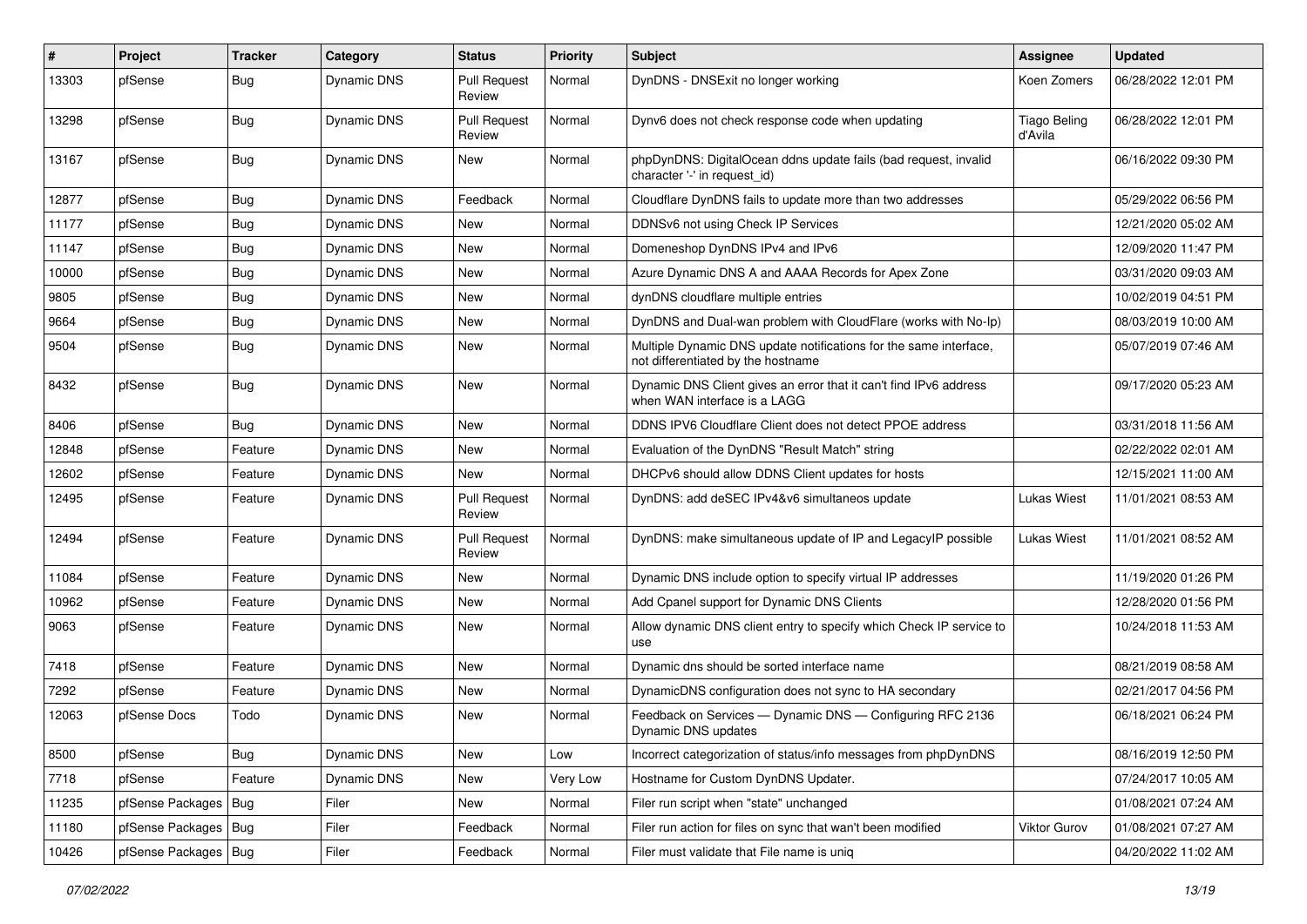| $\pmb{\#}$ | Project                       | <b>Tracker</b> | Category              | <b>Status</b>                 | <b>Priority</b> | Subject                                                                                                                                                                 | Assignee            | <b>Updated</b>      |
|------------|-------------------------------|----------------|-----------------------|-------------------------------|-----------------|-------------------------------------------------------------------------------------------------------------------------------------------------------------------------|---------------------|---------------------|
| 11178      | pfSense Packages              | Feature        | Filer                 | New                           | Normal          | Filer do not ask what to do with previous filename                                                                                                                      |                     | 12/31/2020 02:45 AM |
| 13067      | pfSense                       | Bug            | <b>FilterDNS</b>      | <b>New</b>                    | Normal          | filterdns resolve interval is twice the intended value                                                                                                                  |                     | 04/17/2022 07:45 PM |
| 13020      | pfSense Docs                  | Todo           | <b>Firewall Rules</b> | New                           | Normal          | easyrule command documentation should document permissible<br>wildcards                                                                                                 | Jim Pingle          | 04/04/2022 08:01 AM |
| 12770      | pfSense Docs                  | Todo           | <b>Firewall Rules</b> | <b>Pull Request</b><br>Review | Normal          | Feedback on Firewall - Configuring firewall rules                                                                                                                       |                     | 06/27/2022 07:42 AM |
| 12268      | pfSense Docs                  | Todo           | <b>Firewall Rules</b> | New                           | Normal          | Feedback on Firewall - Aliases                                                                                                                                          |                     | 08/17/2021 12:55 AM |
| 12535      | pfSense Docs                  | Correction     | <b>Firewall Rules</b> | New                           | Normal          | Negate Rules function does not match the description                                                                                                                    |                     | 07/01/2022 07:20 AM |
| 9685       | pfSense Docs                  | Correction     | <b>Firewall Rules</b> | New                           | Normal          | Feedback on Firewall - Floating Rules                                                                                                                                   | Jim Pingle          | 09/23/2020 02:57 PM |
| 12740      | pfSense                       | Bug            | FreeBSD               | Incomplete                    | Normal          | panic: esp_input_cb: Unexpected address family                                                                                                                          |                     | 01/27/2022 01:19 PM |
| 11184      | pfSense                       | Bug            | FreeBSD               | New                           | Normal          | PF: State policy cannot be configurable                                                                                                                                 |                     | 02/09/2021 02:43 AM |
| 11352      | pfSense                       | Bug            | FreeBSD               | New                           | Low             | CTF types > 2^15 in the pfSense kernel config results in DTrace<br>failing                                                                                              | Scott Long          | 03/17/2021 02:52 AM |
| 8513       | pfSense Packages              | Bug            | FreeRADIUS            | New                           | High            | Freeradius 3.x Idap problem                                                                                                                                             |                     | 02/18/2019 05:22 PM |
| 11534      | pfSense Packages   Regression |                | FreeRADIUS            | New                           | High            | FreeRADIUS EAP anonymous connection forbidden out-of-tunnel                                                                                                             |                     | 07/14/2021 02:32 AM |
| 12982      | pfSense Packages   Bug        |                | FreeRADIUS            | <b>New</b>                    | Normal          | FreeRadius RadReply table entries missing from pf                                                                                                                       |                     | 06/19/2022 05:38 PM |
| 12742      | pfSense Packages   Bug        |                | FreeRADIUS            | Feedback                      | Normal          | freeRADIUS virtual-server-default: modules dailycounter,<br>monthlycounter, noresetcounter, expire_on_login in authorize<br>section prevent virtual server from loading |                     | 03/01/2022 12:45 PM |
| 12286      | pfSense Packages   Bug        |                | <b>FreeRADIUS</b>     | <b>New</b>                    | Normal          | Add support for ntlm auth in LDAP                                                                                                                                       |                     | 08/20/2021 08:27 AM |
| 12126      | pfSense Packages   Bug        |                | FreeRADIUS            | <b>New</b>                    | Normal          | freeradius3 0.15.7 31                                                                                                                                                   |                     | 10/11/2021 08:21 AM |
| 11980      | pfSense Packages   Bug        |                | FreeRADIUS            | Feedback                      | Normal          | EAP does not work with SQL backend                                                                                                                                      |                     | 07/21/2021 07:24 AM |
| 11802      | pfSense Packages   Bug        |                | FreeRADIUS            | New                           | Normal          | FreeRADIUS sync                                                                                                                                                         |                     | 05/10/2021 04:18 AM |
| 11746      | pfSense Packages   Bug        |                | FreeRADIUS            | Feedback                      | Normal          | Second LDAP server configuration misses the ipaNThash control<br>attribute                                                                                              | Viktor Gurov        | 07/14/2021 01:44 PM |
| 11388      | pfSense Packages   Bug        |                | FreeRADIUS            | Feedback                      | Normal          | Captive Portal authentication error with MySQL backend                                                                                                                  | <b>Viktor Gurov</b> | 02/10/2021 08:54 AM |
| 11331      | pfSense Packages   Bug        |                | <b>FreeRADIUS</b>     | Feedback                      | Normal          | FreeRADIUS latest package upgrade broke Plain Mac<br>Authentication                                                                                                     | <b>Viktor Gurov</b> | 01/30/2021 10:08 AM |
| 11054      | pfSense Packages   Bug        |                | FreeRADIUS            | Assigned                      | Normal          | Check Client Certificate CN not working as described                                                                                                                    | <b>Viktor Gurov</b> | 12/14/2021 07:22 AM |
| 10695      | pfSense Packages   Bug        |                | FreeRADIUS            | New                           | Normal          | FreeRadius Accounting skipping MBs after reboot due to power<br>down                                                                                                    |                     | 06/24/2020 04:49 AM |
| 8589       | pfSense Packages   Bug        |                | FreeRADIUS            | New                           | Normal          | FreeRadius 0.15.5_2 ignoring tunnelled-reply=no                                                                                                                         |                     | 02/18/2019 03:40 PM |
| 8516       | pfSense Packages   Bug        |                | FreeRADIUS            | New                           | Normal          | FreeRADIUS requires settings re-saved after pfSense upgrade                                                                                                             | Jim Pingle          | 12/31/2021 05:58 PM |
| 8264       | pfSense Packages   Bug        |                | FreeRADIUS            | New                           | Normal          | Radiusd restart on WAN change results in freeradius not running<br>(and possible solution)                                                                              |                     | 04/21/2022 12:39 PM |
| 8251       | pfSense Packages   Bug        |                | FreeRADIUS            | Feedback                      | Normal          | Captiveportal + FreeRadius "Last activity" resets to Session start                                                                                                      |                     | 08/13/2019 11:10 AM |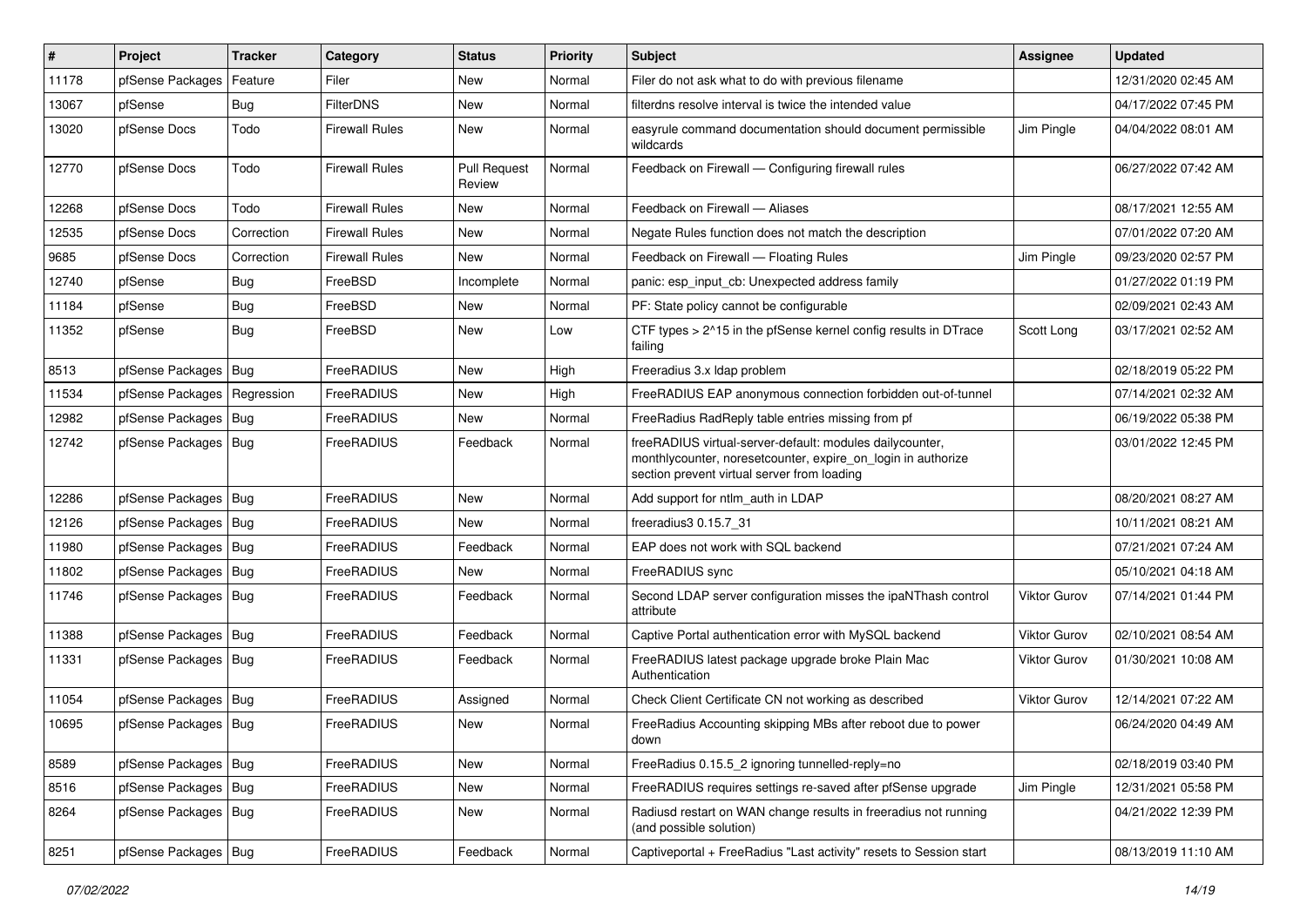| $\pmb{\#}$ | Project                    | <b>Tracker</b> | Category   | <b>Status</b>                 | <b>Priority</b> | <b>Subject</b>                                                      | <b>Assignee</b>     | <b>Updated</b>      |
|------------|----------------------------|----------------|------------|-------------------------------|-----------------|---------------------------------------------------------------------|---------------------|---------------------|
| 7403       | pfSense Packages           | Bug            | FreeRADIUS | New                           | Normal          | Captive Portal + freeradius2 + MySQL problems with German<br>Umlaut |                     | 03/17/2017 09:12 AM |
| 13284      | pfSense Packages   Feature |                | FreeRADIUS | New                           | Normal          | Option to define "Issuer" in OPT configuration.                     | Jakob<br>Nordgarden | 06/19/2022 12:10 PM |
| 11138      | pfSense Packages   Feature |                | FreeRADIUS | New                           | Normal          | new WebGUI checkboxes needed                                        |                     | 12/07/2020 08:28 AM |
| 10908      | pfSense Packages   Feature |                | FreeRADIUS | Feedback                      | Normal          | FreeRADIUS server certificate not using full CA chain               | <b>Viktor Gurov</b> | 04/22/2022 02:19 AM |
| 10871      | pfSense Packages   Feature |                | FreeRADIUS | Feedback                      | Normal          | Extra time period counters for SQL backend                          | Viktor Gurov        | 04/22/2022 02:19 AM |
| 10297      | pfSense Packages           | Feature        | FreeRADIUS | Assigned                      | Normal          | IPv6 user attributes                                                |                     | 04/21/2022 12:39 PM |
| 9704       | pfSense Packages   Feature |                | FreeRADIUS | New                           | Normal          | Enable filter username                                              |                     | 08/27/2019 12:07 PM |
| 8836       | pfSense Packages   Feature |                | FreeRADIUS | New                           | Normal          | Define Idap group vlan assignment in users file                     |                     | 08/26/2018 07:53 AM |
| 8769       | pfSense Packages   Feature |                | FreeRADIUS | New                           | Normal          | Allow FreeRADIUS users to change their own Passwords and Pins       |                     | 10/11/2018 11:34 AM |
| 8224       | pfSense Packages   Feature |                | FreeRADIUS | New                           | Normal          | Add "OU" field to FreeRADIUS page                                   |                     | 02/21/2018 12:53 AM |
| 8031       | pfSense Packages           | Feature        | FreeRADIUS | New                           | Normal          | FreeRADIUS copy entry function                                      |                     | 08/16/2019 01:01 PM |
| 4506       | pfSense Packages   Feature |                | FreeRADIUS | New                           | Normal          | FreeRADIUS groups/hunt groups                                       |                     | 03/10/2015 08:51 PM |
| 11026      | pfSense Packages   Feature |                | FreeRADIUS | New                           | Low             | Feedback on Packages - FreeRADIUS package                           |                     | 11/02/2020 07:21 AM |
| 10377      | pfSense Packages   Feature |                | FreeRADIUS | New                           | Very Low        | Allow usage of TOTP (Google-Authenticator) without PIN              |                     | 03/30/2020 11:43 AM |
| 8161       | pfSense Packages   Feature |                | FreeRADIUS | New                           | Very Low        | Add virtual server support to FreeRadius                            |                     | 12/05/2017 01:57 PM |
| 7608       | pfSense Packages   Feature |                | FreeRADIUS | New                           | Very Low        | Captive Portal amount of traffic Account + Free Radius+Mysql        |                     | 05/28/2017 09:08 AM |
| 11936      | pfSense Packages   Bug     |                | <b>FRR</b> | Incomplete                    | High            | FRR does not connect BGP when using password                        |                     | 05/19/2021 08:12 AM |
| 11158      | pfSense Packages   Bug     |                | <b>FRR</b> | New                           | High            | <b>FRR Prefix Lists</b>                                             |                     | 12/30/2020 04:55 PM |
| 12965      | pfSense Packages   Bug     |                | <b>FRR</b> | <b>Pull Request</b><br>Review | Normal          | FRR BFD peer configuration is handled incorrectly in some cases     | Viktor Gurov        | 03/22/2022 08:04 AM |
| 12951      | pfSense Packages   Bug     |                | <b>FRR</b> | Feedback                      | Normal          | FRR cannot remove IPv6 routes                                       |                     | 03/22/2022 09:24 PM |
| 12751      | pfSense Packages   Bug     |                | <b>FRR</b> | New                           | Normal          | Improve FRR route restoration after gateway events                  |                     | 02/06/2022 11:07 PM |
| 12167      | pfSense Packages   Bug     |                | <b>FRR</b> | Feedback                      | Normal          | BGP TCP setkey not set if neighbor is in peer group                 | <b>Viktor Gurov</b> | 09/16/2021 09:38 AM |
| 12084      | pfSense Packages   Bug     |                | <b>FRR</b> | New                           | Normal          | libfrr.so.0 error on SG-1100                                        |                     | 06/26/2021 08:22 AM |
| 11961      | pfSense Packages   Bug     |                | <b>FRR</b> | Feedback                      | Normal          | FRR OSPF add unwanted area 0 authentication to router ospf          | <b>Viktor Gurov</b> | 09/16/2021 10:25 PM |
| 11847      | pfSense Packages   Bug     |                | <b>FRR</b> | Feedback                      | Normal          | Filters not applied to PEER Groups                                  | <b>Viktor Gurov</b> | 07/30/2021 07:45 PM |
| 11841      | pfSense Packages   Bug     |                | FRR        | New                           | Normal          | FRR access lists default bahavior changed to permit by default      |                     | 04/22/2021 09:52 AM |
| 11836      | pfSense Packages   Bug     |                | <b>FRR</b> | Assigned                      | Normal          | FRR ACCEPTFILTER unstable                                           | Viktor Gurov        | 02/14/2022 07:20 AM |
| 11835      | pfSense Packages   Bug     |                | <b>FRR</b> | New                           | Normal          | FRR OSPF redistributed connected routes disappearing                |                     | 04/22/2021 07:11 AM |
| 11693      | pfSense Packages   Bug     |                | <b>FRR</b> | Feedback                      | Normal          | IPv6 static routing fails                                           | Viktor Gurov        | 04/26/2022 08:50 AM |
| 11681      | pfSense Packages   Bug     |                | <b>FRR</b> | Feedback                      | Normal          | FRR generates invalid BFD configuration after removing interfaces   | Viktor Gurov        | 07/14/2021 04:40 PM |
| 11477      | pfSense Packages   Bug     |                | <b>FRR</b> | Feedback                      | Normal          | FRR does not recognize some BFD options                             | Viktor Gurov        | 02/26/2021 10:52 PM |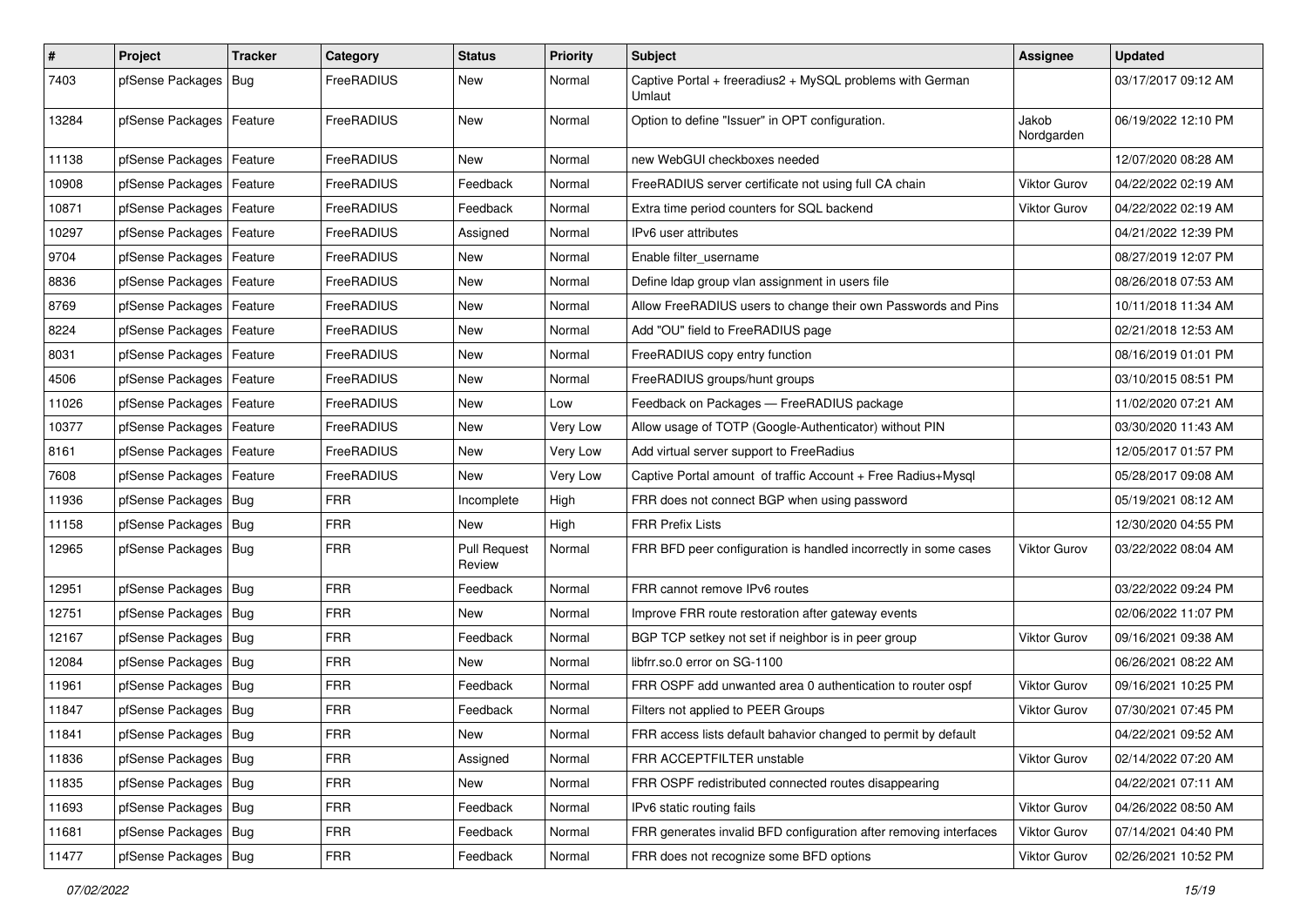| $\sharp$ | Project                    | <b>Tracker</b> | Category           | <b>Status</b>                 | <b>Priority</b> | <b>Subject</b>                                                                                                                                              | <b>Assignee</b>       | <b>Updated</b>      |
|----------|----------------------------|----------------|--------------------|-------------------------------|-----------------|-------------------------------------------------------------------------------------------------------------------------------------------------------------|-----------------------|---------------------|
| 11404    | pfSense Packages           | Bug            | <b>FRR</b>         | Feedback                      | Normal          | Incorrect prefix/access lists migration on update                                                                                                           | <b>Viktor Gurov</b>   | 02/18/2021 09:49 AM |
| 11377    | pfSense Packages   Bug     |                | <b>FRR</b>         | <b>Pull Request</b><br>Review | Normal          | FRR deinstall                                                                                                                                               |                       | 03/10/2021 08:21 AM |
| 11345    | pfSense Packages   Bug     |                | <b>FRR</b>         | Feedback                      | Normal          | FRR-OSPF - No "prefix-list" possible                                                                                                                        | Jim Pingle            | 02/04/2021 11:03 PM |
| 10935    | pfSense Packages           | Bug            | <b>FRR</b>         | New                           | Normal          | FRR 0.6.7-6 - BGPD service recycled IPv6 without Route Map                                                                                                  |                       | 12/30/2020 05:00 PM |
| 10516    | pfSense Packages           | Bug            | <b>FRR</b>         | <b>New</b>                    | Normal          | <b>FRR Access list</b>                                                                                                                                      |                       | 12/06/2020 11:02 PM |
| 10503    | pfSense Packages   Bug     |                | <b>FRR</b>         | <b>New</b>                    | Normal          | Flapping any GW in multi-WAN influences restating all IPsec tunnels<br>in FRR which leads to dropping all IPsec VTI static routes and<br>related BGP issues |                       | 05/08/2020 07:51 PM |
| 10294    | pfSense Packages   Bug     |                | <b>FRR</b>         | <b>New</b>                    | Normal          | FRR Route Counts Incorrect on Status Page                                                                                                                   | Jim Pingle            | 02/26/2020 11:08 AM |
| 12653    | pfSense Packages           | Regression     | <b>FRR</b>         | Feedback                      | Normal          | RIP related startup error                                                                                                                                   | Viktor Gurov          | 12/30/2021 08:37 AM |
| 12889    | pfSense Packages   Feature |                | <b>FRR</b>         | <b>New</b>                    | Normal          | FRR GUI add set ipv6 next-hop global                                                                                                                        |                       | 03/02/2022 06:10 AM |
| 11963    | pfSense Packages   Feature |                | <b>FRR</b>         | New                           | Normal          | Dynamically change OSPF interface costs on selected interfaces on<br>CARP event                                                                             |                       | 05/26/2021 04:13 AM |
| 11823    | pfSense Packages   Feature |                | <b>FRR</b>         | <b>New</b>                    | Normal          | Route handling enhancements                                                                                                                                 |                       | 04/19/2021 06:23 PM |
| 11703    | pfSense Packages           | Feature        | <b>FRR</b>         | <b>New</b>                    | Normal          | add Krill and Routinator support BGP RPKI                                                                                                                   |                       | 03/18/2021 07:47 PM |
| 11301    | pfSense Packages           | Feature        | <b>FRR</b>         | Feedback                      | Normal          | Switch FRR to use default rc file as a service control base                                                                                                 | Jim Pingle            | 01/28/2021 09:35 AM |
| 11206    | pfSense Packages   Feature |                | <b>FRR</b>         | <b>Pull Request</b><br>Review | Normal          | <b>FRR 7.5</b>                                                                                                                                              | Jim Pingle            | 01/08/2021 12:47 PM |
| 11130    | pfSense Packages   Feature |                | <b>FRR</b>         | Feedback                      | Normal          | FRR RIP support                                                                                                                                             | Jim Pingle            | 12/31/2021 04:19 PM |
| 10789    | pfSense Packages           | Feature        | <b>FRR</b>         | Feedback                      | Normal          | FRR integrated configuration and hitless reloads                                                                                                            | Jim Pingle            | 01/20/2021 11:16 PM |
| 10653    | pfSense Packages           | Feature        | <b>FRR</b>         | New                           | Normal          | Allow to download frr status                                                                                                                                | Jim Pingle            | 06/11/2020 01:21 AM |
| 9545     | pfSense Packages   Feature |                | <b>FRR</b>         | New                           | Normal          | Enable MULTIPATH in FRR                                                                                                                                     | Jim Pingle            | 09/18/2020 12:52 PM |
| 6651     | pfSense Packages   Feature |                | <b>FRR</b>         | Feedback                      | Normal          | Loopback interfaces                                                                                                                                         | Christian<br>McDonald | 12/25/2021 02:42 PM |
| 11837    | pfSense Packages   Feature |                | <b>FRR</b>         | <b>New</b>                    | Low             | Increase field length of FRR Networks in Access Lists and Prefix<br>Lists                                                                                   |                       | 04/22/2021 07:10 AM |
| 11650    | pfSense Packages   Bug     |                | <b>FRR</b>         | New                           | Very Low        | FRR configuration broken on restore of manually edited FRR config<br>sections                                                                               |                       | 03/10/2021 08:50 AM |
| 10358    | pfSense Packages   Feature |                | <b>FRR</b>         | New                           | Very Low        | <b>Stage FRR Configuration Changes</b>                                                                                                                      |                       | 03/19/2020 06:48 AM |
| 9141     | pfSense Packages   Feature |                | <b>FRR</b>         | New                           | Very Low        | FRR xmlrpc                                                                                                                                                  | Jim Pingle            | 11/26/2018 07:49 AM |
| 13295    | pfSense                    | <b>Bug</b>     | Gateway Monitoring | <b>Pull Request</b><br>Review | Normal          | Incorrect function parameters for "get_dpinger_status()" call in<br>`qwlb.inc``                                                                             |                       | 06/28/2022 12:01 PM |
| 13076    | pfSense                    | Bug            | Gateway Monitoring | New                           | Normal          | Marking a gateway as down does not affect IPsec entries using<br>gateway groups                                                                             |                       | 06/28/2022 12:01 PM |
| 12920    | pfSense                    | Bug            | Gateway Monitoring | <b>Pull Request</b><br>Review | Normal          | Gateway behavior differs when the gateway does not exist in<br>config.xml                                                                                   | Viktor Gurov          | 06/28/2022 12:01 PM |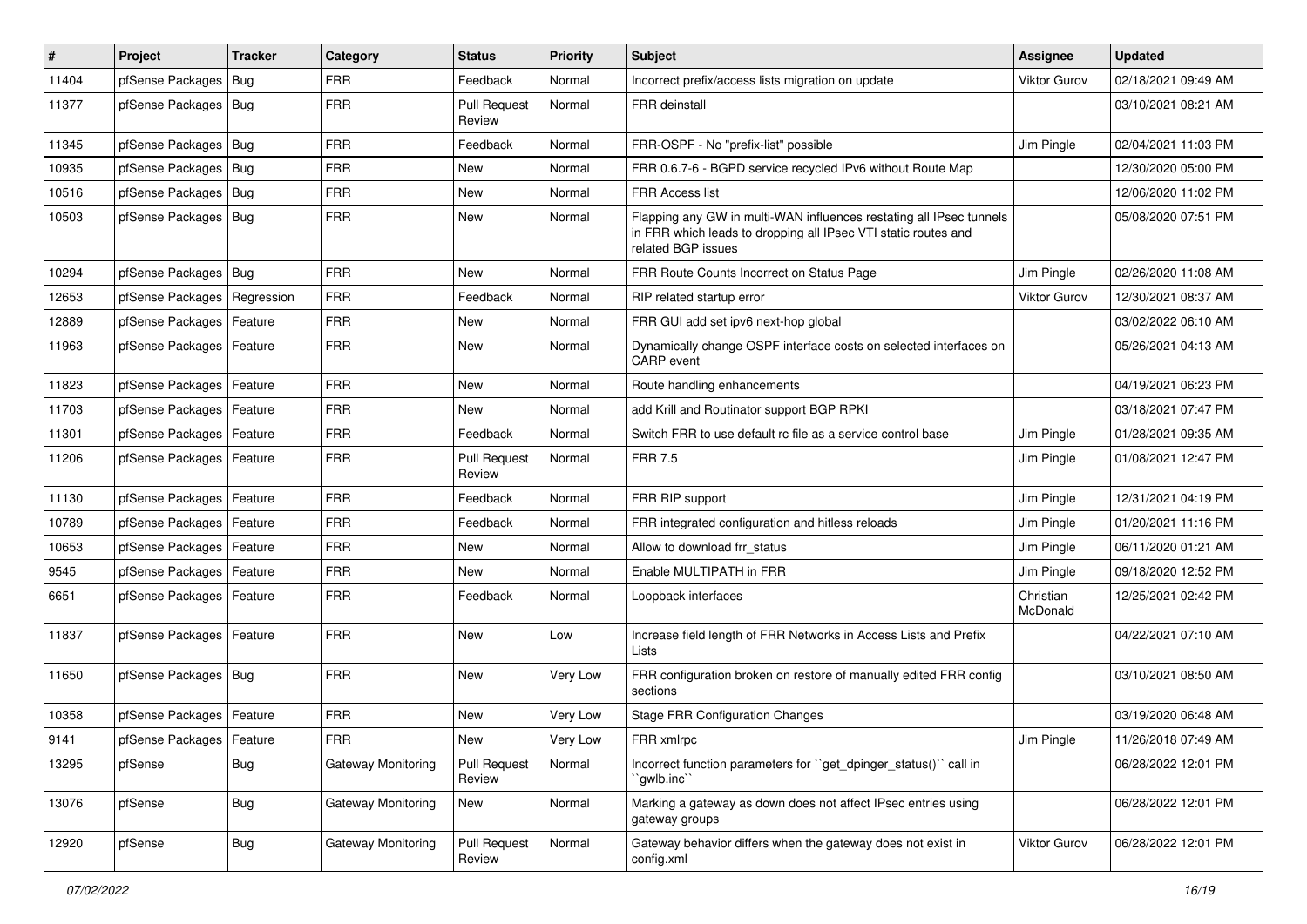| ∦     | Project      | <b>Tracker</b> | Category                  | <b>Status</b>                 | <b>Priority</b> | Subject                                                                                                                                        | Assignee            | <b>Updated</b>      |
|-------|--------------|----------------|---------------------------|-------------------------------|-----------------|------------------------------------------------------------------------------------------------------------------------------------------------|---------------------|---------------------|
| 12811 | pfSense      | <b>Bug</b>     | <b>Gateway Monitoring</b> | New                           | Normal          | Services are not restarted when PPP interfaces connect                                                                                         | Jim Pingle          | 06/30/2022 03:18 AM |
| 11960 | pfSense      | <b>Bug</b>     | Gateway Monitoring        | Feedback                      | Normal          | Gateway Monitoring Traffic Goes Out Default Gateway                                                                                            |                     | 12/20/2021 05:43 AM |
| 6333  | pfSense      | Bug            | Gateway Monitoring        | Confirmed                     | Normal          | Bootup starts/restarts dpinger multiple times                                                                                                  | Luiz Souza          | 11/16/2020 01:11 PM |
| 3132  | pfSense      | <b>Bug</b>     | Gateway Monitoring        | In Progress                   | Normal          | Gateway events for IPv6 affect IPv4 services and vice versa                                                                                    | <b>Viktor Gurov</b> | 06/28/2022 12:01 PM |
| 13242 | pfSense      | Feature        | Gateway Monitoring        | New                           | Normal          | Enhancements to static route creation/deletion for dpinger monitor<br>IP <sub>s</sub>                                                          |                     | 06/03/2022 11:20 AM |
| 7671  | pfSense      | Feature        | Gateway Monitoring        | New                           | Normal          | Gateway Monitoring Via Custom Script or Telnet.                                                                                                |                     | 09/18/2020 02:59 PM |
| 8192  | pfSense      | Bug            | <b>Gateway Monitoring</b> | New                           | Low             | dpinger - Change in ISP link-local IPv6 address drops connectivity                                                                             | Luiz Souza          | 11/05/2020 07:31 AM |
| 3859  | pfSense      | Feature        | <b>Gateway Monitoring</b> | New                           | Low             | Make it possible to set the source IP address for gateway monitoring                                                                           |                     | 11/06/2016 10:12 PM |
| 12632 | pfSense      | <b>Bug</b>     | Gateways                  | New                           | High            | Assigning a /30 WAN IP address at the console does not save the<br>gateway correctly                                                           |                     | 06/28/2022 12:01 PM |
| 13328 | pfSense Plus | Bug            | Gateways                  | New                           | Normal          | Wireguard Site-to-Site broken after upgrade to 22.05                                                                                           |                     | 07/02/2022 04:02 AM |
| 13320 | pfSense Plus | Bug            | Gateways                  | New                           | Normal          | IP aliases with a CARP VIP parent are not available as VIP choices<br>for gateway groups                                                       |                     | 06/29/2022 02:03 PM |
| 12942 | pfSense      | Bug            | Gateways                  | New                           | Normal          | Code to kill states for old gateway when reconnecting an interface is<br>incorrect                                                             | Jim Pingle          | 06/28/2022 12:01 PM |
| 12857 | pfSense      | Bug            | Gateways                  | New                           | Normal          | Firewall gateway goes away when making changes to Bridge0<br>device                                                                            |                     | 02/27/2022 11:20 AM |
| 12764 | pfSense      | Bug            | Gateways                  | <b>New</b>                    | Normal          | VTI gateway status is pending after assigning the VTI interface                                                                                |                     | 02/07/2022 05:41 AM |
| 10875 | pfSense      | <b>Bug</b>     | Gateways                  | New                           | Normal          | PPP periodic reset does not fully restore gateway group round-robin<br>functionality                                                           | Luiz Souza          | 11/05/2020 07:44 AM |
| 9650  | pfSense      | Bug            | Gateways                  | New                           | Normal          | IPv6 connection drops (ir-)regular on Kabelvodafone (German cable<br>ISP)                                                                      |                     | 07/27/2019 07:14 AM |
| 8343  | pfSense      | Bug            | Gateways                  | New                           | Normal          | Gateway Routes (Default Routes) not removed in Kernel when<br>removed from GUI                                                                 |                     | 05/14/2020 01:22 AM |
| 11570 | pfSense      | Regression     | Gateways                  | <b>Pull Request</b><br>Review | Normal          | Gateway monitoring services is not always restarted on interface<br>events, which may prevent a WAN from recovering back to an online<br>state | <b>Viktor Gurov</b> | 06/28/2022 12:01 PM |
| 12077 | pfSense      | Feature        | Gateways                  | New                           | Normal          | Allow stick-connections per gateway group                                                                                                      |                     | 06/24/2021 08:45 AM |
| 8846  | pfSense      | Bug            | Gateways                  | New                           | Low             | Misleading gateway error message adding/editing static routes using<br>a disabled interface                                                    |                     | 08/21/2019 11:29 AM |
| 13294 | pfSense      | Feature        | Gateways                  | New                           | Low             | Change gateway name                                                                                                                            |                     | 06/22/2022 06:07 PM |
| 11213 | pfSense      | Feature        | Gateways                  | New                           | Low             | Option to mark gateway as down directly from Table                                                                                             |                     | 01/03/2021 07:09 AM |
| 8743  | pfSense      | Todo           | Gateways                  | New                           | Low             | Gateway Groups page should list gateways in tier order                                                                                         |                     | 08/14/2019 12:16 PM |
| 12570 | pfSense Docs | Correction     | General                   | New                           | Normal          | Active appliance list missing 6100                                                                                                             |                     | 12/06/2021 11:41 AM |
| 10821 | pfSense Docs | Correction     | General                   | New                           | Normal          | Use neutral language alternatives                                                                                                              | Jim Pingle          | 09/23/2020 10:43 AM |
| 9370  | pfSense Docs | Correction     | General                   | In Progress                   | Normal          | Update old screenshots                                                                                                                         | Jim Pingle          | 12/03/2021 09:55 AM |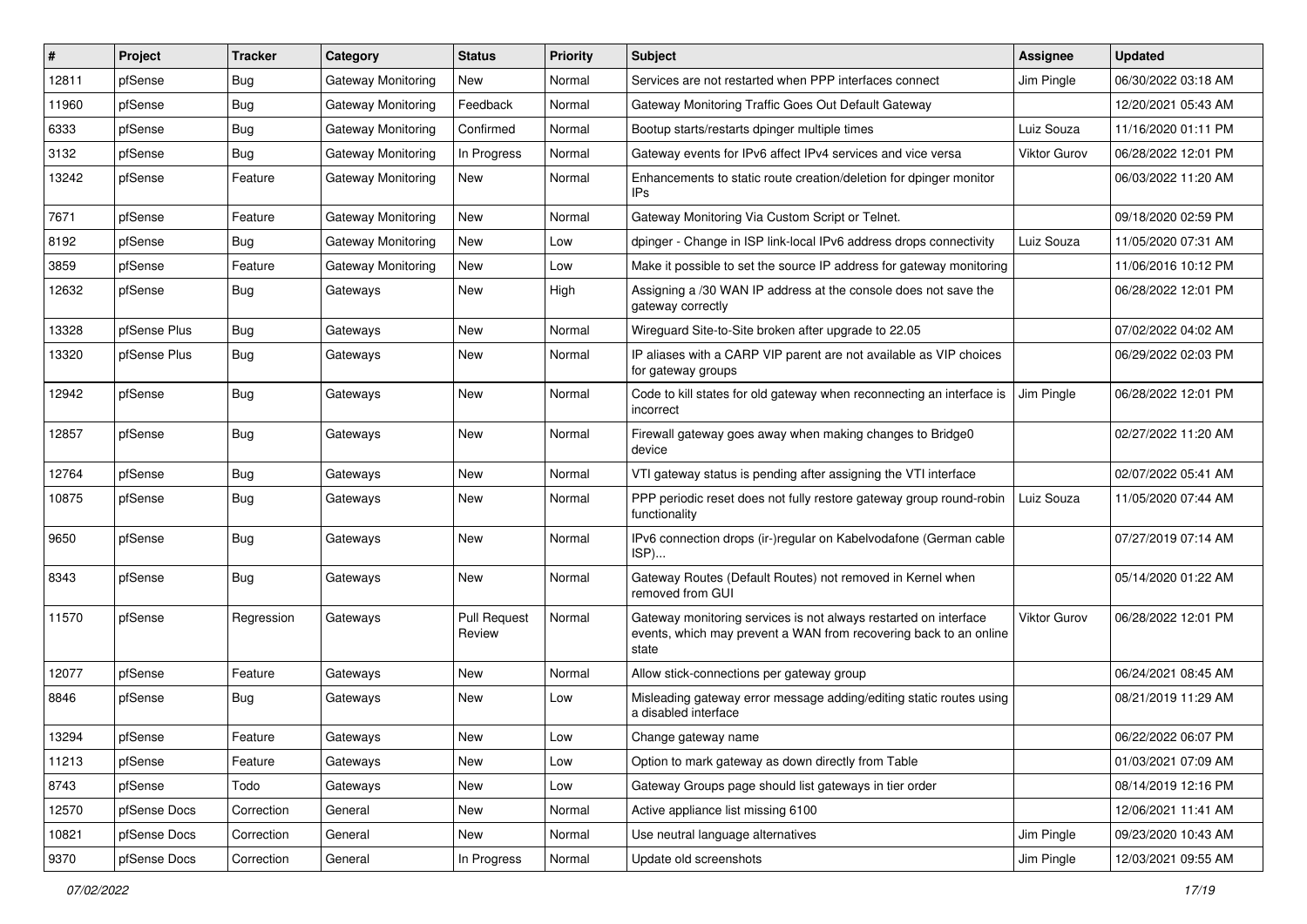| $\vert$ # | Project                    | <b>Tracker</b> | Category | <b>Status</b> | <b>Priority</b> | Subject                                                                    | <b>Assignee</b>     | <b>Updated</b>      |
|-----------|----------------------------|----------------|----------|---------------|-----------------|----------------------------------------------------------------------------|---------------------|---------------------|
| 12214     | pfSense Docs               | Todo           | General  | New           | Low             | Connect to WebGui.                                                         |                     | 08/05/2021 04:39 AM |
| 12805     | pfSense Docs               | New Content    | General  | <b>New</b>    | Very Low        | Add documentation about what triggers a notfication                        |                     | 02/15/2022 05:10 PM |
| 12804     | pfSense Docs               | New Content    | General  | New           | Very Low        | Create Slack documentation                                                 |                     | 02/15/2022 04:59 PM |
| 11135     | pfSense Packages   Bug     |                | haproxy  | Feedback      | High            | HAproxy OCSP reponse crontab bug                                           | <b>Viktor Gurov</b> | 09/10/2021 11:51 AM |
| 8438      | pfSense Packages           | Bug            | haproxy  | New           | High            | haproxy: can't use ACL for cert with http-response actions                 |                     | 05/24/2018 01:12 PM |
| 12354     | pfSense Packages           | Todo           | haproxy  | Feedback      | High            | Update haproxy-devel to mitigate CVE-2021-40346                            | <b>Viktor Gurov</b> | 05/12/2022 08:50 AM |
| 13022     | pfSense Packages   Bug     |                | haproxy  | Feedback      | Normal          | HAProxy - Sub Frontends ignore Client verification CA certificates         |                     | 04/06/2022 12:55 PM |
| 11937     | pfSense Packages           | Bug            | haproxy  | Feedback      | Normal          | HAproxy "Use Client-IP" option breaks Captive Portal                       | <b>Viktor Gurov</b> | 06/22/2021 08:48 AM |
| 11756     | pfSense Packages           | Bug            | haproxy  | Feedback      | Normal          | HaProxy does not transfer backend states during reload                     | <b>Viktor Gurov</b> | 07/14/2021 01:21 PM |
| 11491     | pfSense Packages           | Bug            | haproxy  | Feedback      | Normal          | haproxy-devel v0.62_2 - startup error 'httpchk'                            | <b>Viktor Gurov</b> | 06/22/2021 08:46 AM |
| 11036     | pfSense Packages           | Bug            | haproxy  | New           | Normal          | <b>HAproxy ACL</b>                                                         |                     | 02/11/2022 11:27 AM |
| 10936     | pfSense Packages   Bug     |                | haproxy  | Feedback      | Normal          | both haproxy/haproxy-devel non-existent option lb-agent-chk                |                     | 04/21/2022 12:40 PM |
| 9500      | pfSense Packages           | <b>Bug</b>     | haproxy  | <b>New</b>    | Normal          | HAproxy does not delete non-applicable action config                       |                     | 01/18/2022 06:28 AM |
| 9335      | pfSense Packages           | Bug            | haproxy  | Feedback      | Normal          | Stored XSS in HAProxy / haproxy listeners edit.php                         | Jim Pingle          | 02/18/2019 09:35 AM |
| 9261      | pfSense Packages           | Bug            | haproxy  | <b>New</b>    | Normal          | haproxy GUI failure                                                        |                     | 01/08/2019 12:41 PM |
| 8902      | pfSense Packages   Bug     |                | haproxy  | New           | Normal          | HAproxy package not use custom DNS for lookup on apply new<br>config       |                     | 09/16/2018 08:16 AM |
| 8213      | pfSense Packages           | Bug            | haproxy  | New           | Normal          | acl src file not populated from alias                                      |                     | 12/21/2017 02:02 PM |
| 7462      | pfSense Packages           | Bug            | haproxy  | <b>New</b>    | Normal          | HAproxy not rebinding properly after WAN DHCP IP change                    |                     | 01/11/2018 09:15 AM |
| 7039      | pfSense Packages   Bug     |                | haproxy  | Feedback      | Normal          | HAProxy backend configuration does not handle intermediate CAs<br>properly |                     | 04/21/2022 12:40 PM |
| 6861      | pfSense Packages   Bug     |                | haproxy  | New           | Normal          | Ha-Proxy duplicated backend used in place of original backend              |                     | 02/18/2019 05:30 PM |
| 6784      | pfSense Packages   Bug     |                | haproxy  | <b>New</b>    | Normal          | HAProxy version .48 will not use URL Table Alias for front end<br>listener |                     | 02/18/2019 05:32 PM |
| 12465     | pfSense Packages           | Feature        | haproxy  | <b>New</b>    | Normal          | Add forwardfor advanced usecases                                           |                     | 10/16/2021 07:35 PM |
| 10779     | pfSense Packages           | Feature        | haproxy  | Feedback      | Normal          | HAProxy SSL/TLS Compatibility Mode                                         | Viktor Gurov        | 04/22/2022 02:20 AM |
| 10739     | pfSense Packages           | Feature        | haproxy  | Feedback      | Normal          | Update HAproxy-devel package to 2.2 and HAproxy to 2.0                     | Viktor Gurov        | 10/03/2021 03:53 PM |
| 9599      | pfSense Packages   Feature |                | haproxy  | New           | Normal          | Support for "peers" in HAproxy                                             |                     | 06/25/2019 01:47 AM |
| 9077      | pfSense Packages   Feature |                | haproxy  | New           | Normal          | haproxy UI: Add seperator lines                                            |                     | 10/29/2018 06:06 AM |
| 8982      | pfSense Packages   Feature |                | haproxy  | New           | Normal          | HAproxy ACL support for map in configuration UI                            |                     | 06/25/2019 01:49 AM |
| 8869      | pfSense Packages           | Feature        | haproxy  | New           | Normal          | HAproxy should use RFC 7919 DH parameter files                             |                     | 10/17/2018 10:46 AM |
| 8232      | pfSense Packages   Feature |                | haproxy  | New           | Normal          | different ssl options based on the sni name                                |                     | 01/30/2019 10:36 AM |
| 8121      | pfSense Packages   Feature |                | haproxy  | New           | Normal          | haproxy, allow to generate backends even they don't seem to be<br>used     |                     | 11/23/2017 04:04 AM |